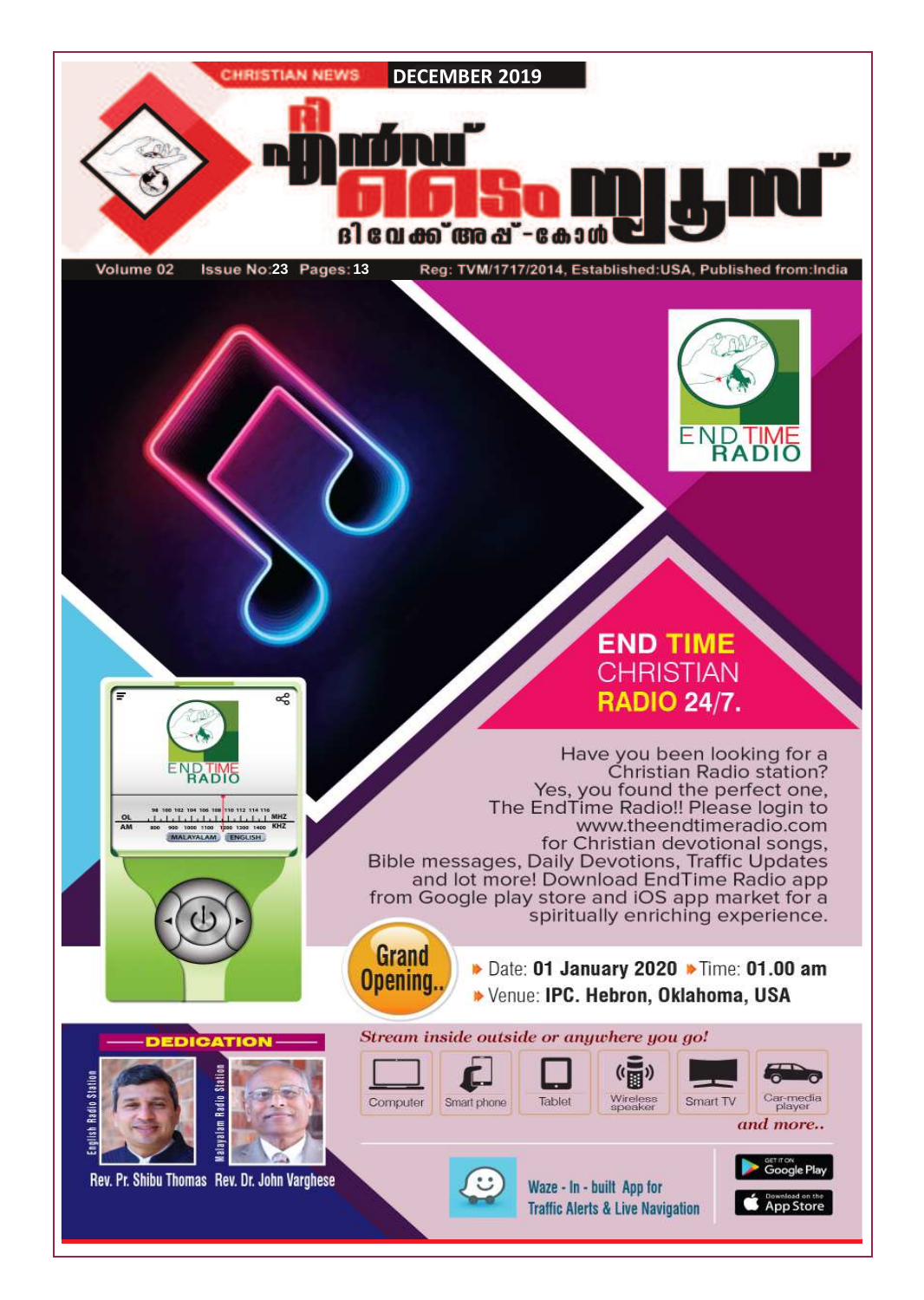

### **CHIEF EDITOR Baiju Yacob Edavila**

**SUB EDITOR Manuel Joseph Daniel Jacob**

### **EDITORS**

**Pastor A Anilkumar Rev. Joseph chacko Sis.Sherly**

**MANAGER Bovas Sreekaryam**

### **CO-ORDINATORS**

**John Francis (Dallas) Syam Sis.Saritha Sis.Simi Sis.Lesley Yacob**

### **REPORTERS**

**Miniesh Kumar(Baharin) Pastor Stephen (Andrapradesh)**

### **ADVISORY BOARD**

**Pastor Shibu Thomas USA Pastor Asokan Eranakulam M.Jacob Thiruvananthapuram**

**VRA-402,Vikasnagar Sreekariyam p.o. Thiruvanthapuram.695017 Kerala 9526650511**

# $\{\sigma_{2}$ ാന്തദർശ $\gamma$ യായ വ $\gamma$ മൃംകെ $\gamma\}$

*\nco-£-I≥*

2

ഇംഗ്ലണ്ടിലെ നോർത്താപ്റ്റൺ കൗണ്ടി പോളേർഡ്പുറി എന്ന ്രഗാമത്തിൽ 1761 ആഗസ്റ്റ് 17 ന് വില്യം കേറി ജനിച്ചു. പിതാവ് എഡ്മെൻഡ് മാതാവ് എലിസബത്ത് കേരി എന്നിവരുടെ ആദ്യമകനായി വില്യം കേരി ജനിച്ചു. പിതാവ് ആംഗ്ലിക്കൻ സഭയിലെ പാരീഷ്ക്ലർക്കും  ${1}$ ഗ്രാമീണ പാഠശാലയിലെ അദ്ധ്യാപകനും ആയിരുന്നു. ബാലനായ വില്യം മിടുക്കനും വളരെ കഠിനാദ്ധ്വാനിയും ആയിരുന്നു. ശാസ്ത്രവും ചരിത്രവും സംബന്ധിച്ച പുസ്തകങ്ങൾ അവൻ വളരെ ഇഷ്ടപ്പെട്ട് പോന്നു. യാത്രാ വിവരണ പുസ്തകങ്ങൾ വില്യമിന് എപ്പോഴും ഹരമാ <u>യിരുന്നു. സ്കൂൾ പഠനത്തിന് ശേഷം അവന്റെ മാതാപിതാക്കൾ</u> അവനെ ഷൂസ് നിർമ്മിക്കുന്നത് പഠിക്കുവാൻ നിർബന്ധിച്ചു. കഠിനാദ്ധ<del>്വാ</del> നിയായ വില്യം അങ്ങനെ ചെരുപ്പുകുത്തിയായി മാറി. ഒരിക്കൽ ഗ്രീക്ക്  $\epsilon$ ാഷയിലുള്ള പുതിയനിയമ പുസ്തകം ലഭിച്ചതിനെ തുടർന്ന് അത് വായിപ്പാനായി ഡിക്ഷണറിയും വ്യാകരണ ബുക്കും വാങ്ങി ഗ്രീക്ക് സ്വയത്തമാക്കി. ഒരു ദിവസം സുഹൃത്തായ ജോണിനൊപ്പം സമീപത്തെ ബാപ്റ്റ്സ്റ്റ് പള്ളിയിൽ യോഗത്തിന് പോയി അതു വരെ ദർശിക്കാത്ത ആത്മവ്യാപാരം സംഭവിക്കുകയും പാപബോധമുള്ളവനായി ആംഗ്ലി ക്കൻ സഭ വിട്ട് 1771 ൽ ഫെബ്രുവരിയിൽ ബാപ്റ്റിസ്റ്റ് സമൂഹത്തിൽ <u>ചേർന്നു. ഇക്കാലത്ത് മിഷണറി പ്രവർത്തനത്തോട് വില്യമിന് തീവ്രമായ</u> താത്പര്യം വർദ്ധിച്ചു. കൽക്കട്ടയിൽ നിന്നും ഇംഗ്ലണ്ടിൽ വന്ന ജോൺ തോമസ് എന്ന മിഷണറിയോടൊപ്പം വില്യം കേറി ഇന്ത്യയിലേക്ക് യാത്ര തിരിച്ചു. 1793 നവംബർ 13–ാം തീയതി കേരിയും കുടുംബവും കൽക്കട്ട തുറമുഖത്ത് ഇറങ്ങി.

hang-ca-an-book-book-book-book-calif-cla-ban-an-an-an-in-book-an-in-an-j-an-in-an-{തത്തിലെ സുപ്രധാന നാഴികക്കല്ലായി വിശേഷിക്കപ്പെടുന്നു. അയ്യാ യിരം വർഷത്തെ സാംസ്കാരിക പൈതൃകം അവകാശപ്പെടുന്ന ഇന്ത്യ അദ്ധ്യത്മീകതയുടെ സത്യവെളിച്ചം തെളിയിച്ചത് വില്യം കേരിയത്രെ. ക്രാന്തദർശിയായ മിഷണറി, വേദപുസ്തകവിവർത്തകൻ(മുഴുവേദപു

<u>സ്തകം 6 ഇന്ത്യൻ ഭാഷകളിലേക്കും, വേദപുസ്തക</u>  $\mathcal{L}$ ാഗങ്ങൾ 29 ഇന്ത്യൻ ഭാഷകളിലേക്കും തർജ്ജിമ ചെയ്തു) ശാസ്ത്രകാരൻ, സാമൂഹിക പരി <u>ഷ്കർത്താവ് എന്നീ നിലകളിൽ ലോകസുവിശേഷീ</u> കരണത്തിനായി ദൈവം തന്റെ ഭൃതൃനെ വേർതിരിച്ച് ദൈവം സമൃദ്ധിയായി അനുഗ്രഹിച്ചു.



*ബൈജൂ യാക്കോബ് ഇടവ്വള* 

**Disclaimer**

The views expressed in this online newspaper are those of the authors and do not necessarily reflect the position of HSM End Time News. The online newspaper will not bear any responsibility whatsoever for them. The images used in the newspaper have been downloaded from the Internet and we acknowledge that the copyright of those images remain with the original owners. HSM End Time News does not claim any copyright for them and does not

intend to use them for commercial purposes.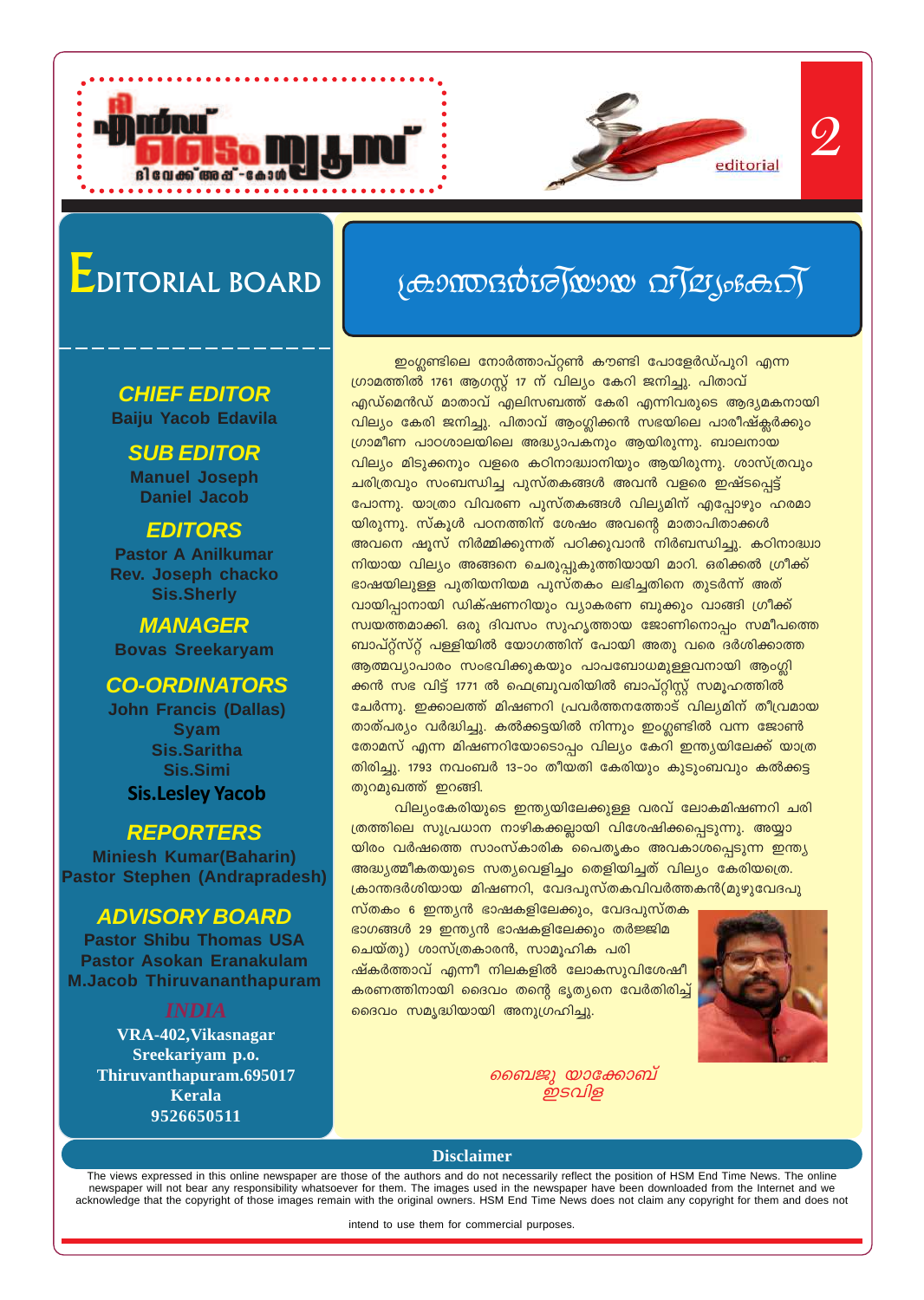$\beta$ **A** $\alpha$ 



<u>2019 ഇങ്ങനെയെങ്കിൽ</u> 2020 வுக்கை?

ГO

ŒΞ

 $\mathcal{S}% _{M_{1},M_{2}}^{(e,\sigma),(e,\sigma)}(-\varepsilon)=-\left( \mathcal{S}% _{M_{1},M_{2}}^{(e,\sigma),(h,-\sigma)}(\varepsilon)\right) ^{\ast}$ 

പാസ്റ്റർ ബോബൻ ക്ലിറ്റസ്

 $\mathbf{\Omega}$ ർഷങ്ങൾക്ക് മുൻപ് നാം കടന്നു

പോയ വഴിധാരയിലൂടെ ഒരിക്കൽ കൂടി ഒന്ന് സഞ്ചരിച്ചാൽ നമ്മെ അത്ഭുതപ്പെടുത്തുന്ന മാറ്റ ങ്ങളാണ് നമുക്ക് ചുറ്റും സംഭവിച്ചിരിക്കുന്നത്. വമ്പൻ കെട്ടിടങ്ങൾ, വ്യവസായ സമുച്ചയ ങ്ങൾ,പുത്തൻ വാഹന വ്യൂഹങ്ങൾ എല്ലാം പുരോഗതി വിളിച്ചോതുന്നു. ഫിസിക്കലും സ്പിരിച്ചഥ്വമായ ഘടകങ്ങൾ അടങ്ങിയിരി ക്കുന്ന മനുഷ്യൻ തികച്ചും മാറ്റങ്ങൾക്ക് വിധേ യനാണ്. ഇഴഞ്ഞ് തുടങ്ങിയവൻ നടന്നും നട ന്നവൻ ഓടിയും ഓടിയവൻ പക്വത പ്രാപിച്ചും പിന്നീട് കേശങ്ങളിൽ വെള്ള കണ്ട് തുടങ്ങി ചിലർ കല്ലറകളിൽ ഒതുങ്ങി ഇതൊക്കെ ജീവ ചക്രത്തിന്റെ മാറ്റം.

ആത്മീക മേഖലയ്ക്ക് എന്ത് മാറ്റമാണ് ഉണ്ടായത് ആത്മാക്കളുടെ സംഖ്യാ വർദ്ധനവ് ഉണ്ടാകാതെ സഭാ സംഖ്യാ വർദ്ധിച്ചത് നേട്ടമോ? പിളർന്നതിനെ വളർന്നതെന്ന് പറ

哂

ug

യാമോ സ്ഥാനമോഹം മേൽ ഘടകങ്ങളിൽ നിന്ന് ലോക്കൽ സഭാ തലത്തിലേക്ക് പടർന്ന് പിടിച്ചത് നേട്ടമാണോ. നഷ്ടപ്പട്ടുപോയ ആത്മാവിലുള്ള ആരാധന വീണ്ടെടുക്കുവാൻ കീബോർഡ് തുടങ്ങിയ ഇലക്ട്രോണിക്സ് ഉപ കരണങ്ങൾ വാങ്ങിയത് പുരോഗതിയോ? ആത്മ ഭാരമില്ലാത്ത ഭാരവാഭികളെകൊണ്ട് സഭ നിറഞ്ഞത് നന്മയാണോ? അപ്പസ്തലൻ, പ്രവാചകൻ, ഉപദേഷ്ടാവ്,ഇടയൻ, സുവിശേ ഷകൻ എന്നീ സഭയുടെ ശുശ്രൂഷകാ വൃന്ദ ങ്ങൾ ഇല്ലാതെയായി കമ്മറ്റിക്കാർ സഭാധി ാരം ഏറ്റെടുത്തതാണോ അഭിമാനകര<mark>മാ</mark>യ മാറ്റം പോലീസ് പൂട്ടിയ ആരാധനാലയവും പോലീസ് കാവലിൽ നടക്കുന്ന കൺവൻഷനും സഭയുടെ ആധുനികകാല മാറ്റത്തിന്റെ നല്ല ചിത്രമാണോ? സഭയുടെ വരും കാല മാറ്റങ്ങളെക്കുറിച്ച് വാഗ്ദാനം നല്കി അധികാരത്തിൽ കേറിയവർ കസേര ഉറപ്പിക്കാൻ തന്ത്രം മെനയുന്ന നേതൃത്വം നമ്മുടെ നേട്ടമാണോ? പരസ്യയോഗങ്ങൾ

ഇല്ലാതെയായി രഹസ്യ യോഗങ്ങൾ മുറയ്ക്ക് നടക്കുന്നു കൺവൻഷനുകൾ ഇല്ലാതെയായി മഹോത്സവങ്ങളായി ഇതെല്ലാം പുരോഗമന മെന്ന് പറയാൻ കഴിയുമോ?

020

അബ്രഹാം മധ്യസ്ഥ വഹിച്ചപ്പോൾ അൻപത് പേരുണ്ടെങ്കിൽ നശിപ്പിക്കുമോ എന്ന് ദൈവത്തോട് ചോദിച്ചു.ഇല്ല അൻപത് പേർ പോലും ഇല്ല പിന്നെയും പിന്നെയും മാറ്റി മാറ്റി പറഞ്ഞ് പത്ത് വരെ വന്നു. പത്തും ഇല്ലാ യെന്ന് തിരിച്ചറിഞ്ഞപ്പോൾ അബ്രഹാം ഞെട്ടി പ്പോയി. തീയും പുകയുമാണ് പിന്നെ കണ്ടത് ഇന്നും ഒരുപാട് തീയും പുകയും കാണേണ്ട കാലം കഴിഞ്ഞു. രാജ്യങ്ങളിൽ നിന്ന് രാജ്യങ്ങ ളിലേക്ക് പര്യടനം നടത്തി ദൈവം വിശാലത തന്നു എന്ന് പറഞ്ഞ് വലിയ വേലക്കാർ സ്തോത്രം ചെയ്യുമ്പോൾ പാവം ശുശ്രൂഷ കൻമാർ ഇതെല്ലാം കണ്ട് ദീർഘശ്വാസം വിടുന്നു.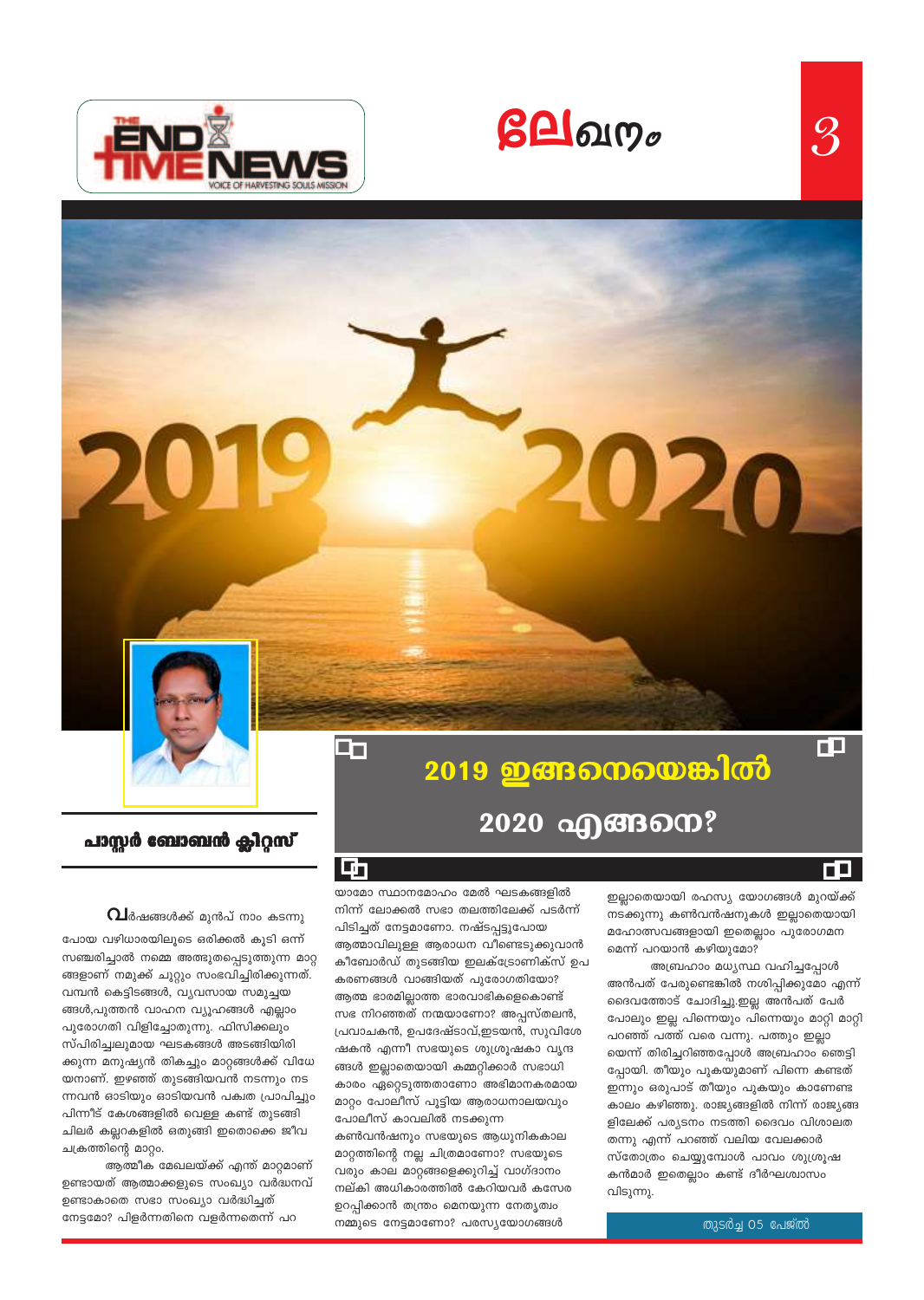#### തുടർച്ച 05 പേജ്ൽ

സമാധാനത്തെ നമുക്ക് മൂന്നു നിലക ളിൽ ചിന്തിക്കാം. ഒന്നാമത് ദൈവത്തോട് സമാധാ

നമ്മെ ദൈവത്തിന്റെ മിത്രങ്ങളാക്കിത്തീർക്കുവാൻ ക്രിസ്തു തക്കസമയത്ത് നമുക്കുവേണ്ടി യാഗമാ യിത്തീർന്നു. നീതിയും സമാധാനവും തമ്മിൽ ചുബിച്ചിരിക്കുന്നു എന്ന വചനം ക്രൂശിൽ നിവർത്തിക്കപ്പെട്ടിരിക്കുന്നു. നീതി എപ്പോഴും കുറ്റവാളിയെ ശിക്ഷിക്കണം എന്ന് ആവശ്യപ്പെടു മ്പോൾ സമാധാനം ശിക്ഷയിൽ നിന്നുമുള്ള വിടു തലിലൂടെ ലഭ്യമാകുന്നു. ക്രിസ്തു ക്രൂശിൽ മരി ക്കുമ്പോൾ ഇതു തന്നെയാണ് സംഭവിച്ചത്. പാപിക്കു ലഭിക്കേണ്ട ശിക്ഷ ക്രിസ്തുവിന്റെ മേൽ ചുമത്തി ദൈവനീതി നിവർത്തിക്കപ്പെട്ടു. പകരം പാപിക്കു വിടുതൽ അതിലൂടെ സമാധാനം ലോക മനുഷ്യനു ഇതൊരു ഭോഷത്വമായി തോന്നാമെ ഹ്കിലും ദൈവത്തിന്റെ ജ്ഞാനം മനുഷ്യരുടെ ജ്ഞാനത്തെക്കാൾ ശ്രേഷ്ഠമായിരിക്കയാൽ ദൈവജ്ഞാനമായ ക്രിസ്തുവിനെത്തന്നെയാഗ മാക്കി സമാധാനം സ്ഥാപിച്ചു.

ക്കുന്നത്.(യെശ59:2) എന്നാൽ ശത്രുക്കളായിരുന്ന

നയാഗത്തിലൂടെ വ്യക്തമാക്കുന്നത്. പേരു സൂചി

ശത്രുതയാണ് എപ്പോഴും സമാ ധാനഭഞ്ജനം ഉണ്ടാക്കുന്നത്. ദൈവം മനുഷ്യ നോടു മനപൂർവ്വം ശത്രുത പുലർത്തുവാൻ ഇഷ്ട പ്പെടുന്നില്ല.മനുഷ്യരോടു സഹവസിക്കുവാനാണ് ദൈവം എപ്പോഴും ആഗ്രഹിക്കുന്നത്. എന്നാൽ മനുഷ്യൻ പാപം നിമിത്തം ദൈവത്തിൽ നിന്ന കന്നു പോകുന്നു എന്നതാണഅ ശത്രുത തുടരു വാൻ കാരണം. നിങ്ങളുടെ അകൃത്യങ്ങളത്രെ നിങ്ങളെയും ദൈവത്തെയും തമ്മിൽ ഭിന്നിപ്പിച്ചിരി

ഷ്യനും പരിശുദ്ധനായ ദൈവവും തമ്മിലുള്ള അകൽച്ച അവസാനിപ്പിച്ച് ദൈവത്തോടു നിരപ്പു വന്നതിനാൽ ലഭ്യമായ സമാധാനമാണ് ഈ യാഗം നമുക്കു നൽകുന്ന പ്രധാന സന്ദേശം. സകല മനുഷ്യരും ഈ യാഗത്തിന്റെ അനുഭവത്തിലൂടെ കടന്നുപോകണം എന്ന് ദൈവം ആഗ്രഹിക്കുന്നു. നമ്മുടെ കർത്താവ് ഇപ്രകാരം പറഞ്ഞു. ഞാൻ എന്റെ സമാധാനം നിങ്ങൾക്കു തന്നേച്ചു പോകുന്നു; ലോകം തരുന്നതുപോലെയല്ല ഞാൻ നിങ്ങൾക്കു തരുന്നത്(യോഹ14:27)

പ്പിക്കുന്നതുപോലെ തന്നെ പാപിയായ മനു

# M20WOMQIOUO







സാം സഖറിയ കൊട്ടാരക്കര

അവൻ നമ്മുടെ സമാധാനം

സൗരഭ്യ വാസനായാഗങ്ങളിൽ മൂന്നാമ ത്തേതാണ് സമാധാനയാഗം. ഹോമയാഗം ക്രിസ്തുപിതാവാം ദൈവത്തിനു പ്രസാദകരമായ യാഗമായി അർപ്പിക്കപ്പെട്ടതിനെയും, ഭോജനയാഗം തന്റെ കളങ്കമില്ലാത്ത സംപൂർണ്ണമനുഷ്യത്വ ത്തെയും വ്യക്തമാക്കുന്നതായി നാം കണ്ടുകഴി ഞ്ഞു. നിത്യാത്മാവിനാൽ നിഷ്കളങ്കയാഗമായി അർപ്പിക്കപ്പെട്ടതിനാൽ യേശുക്രിസ്തുമൂലം മാന വജാതിയ്ക്കുണ്ടായ അനുഗ്രഹങ്ങളാണ് സമാധാ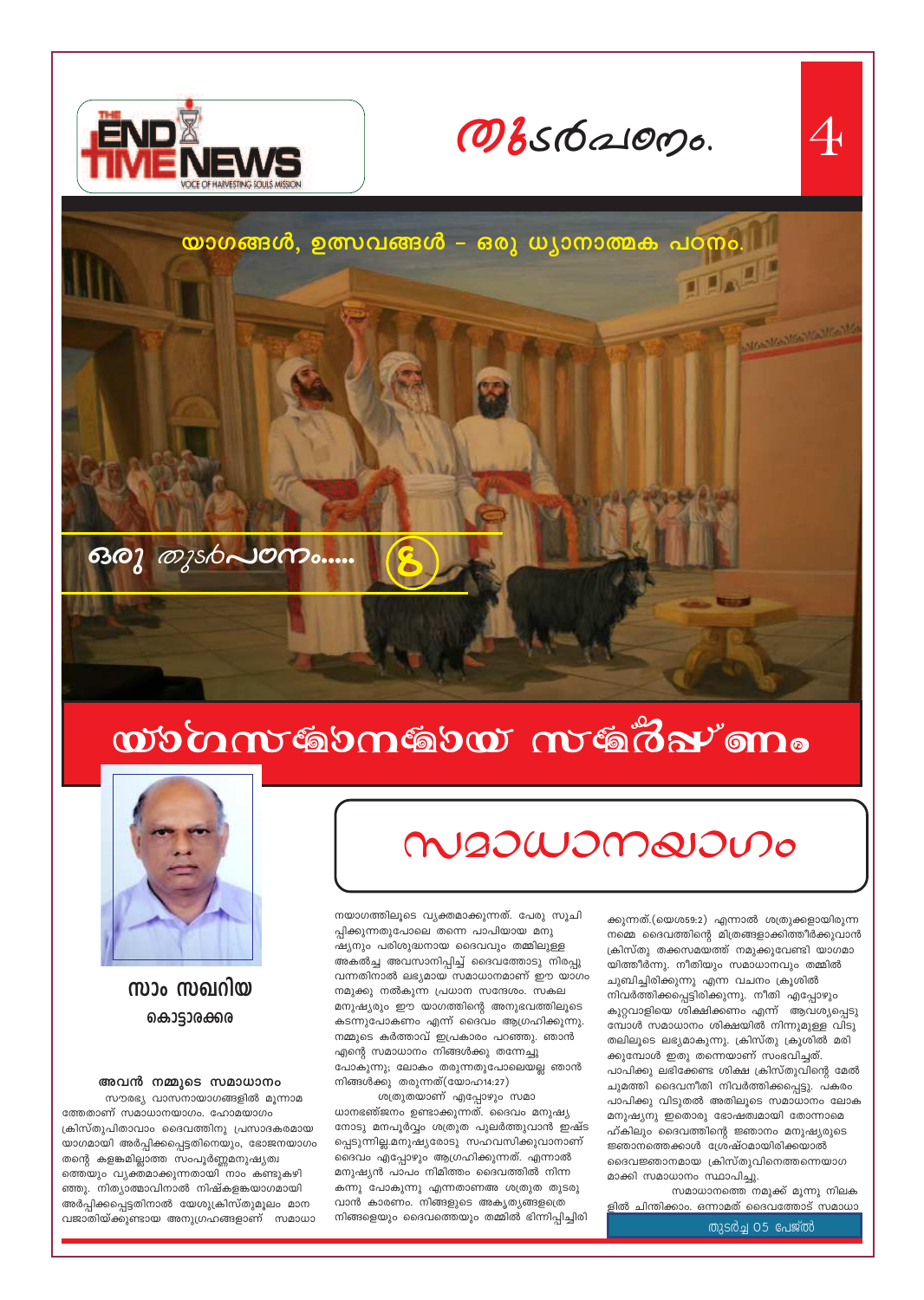

#### 03-ാം പേജ് തുടർച്ച

ന്യൂ ജനറേഷൻ സുവിശേഷകൻമാർ

നിർമ്മല സുവിശേഷത്തിന് എതിരായി പ്രവർത്തിച്ച് ഉപദേശ സത്യങ്ങളെ കോട്ടിക്കള യുന്നു. സഭകളിൽ വചനമില്ലാതെ ആയപ്പോൾ സഭ വനം പോലെയായി ഇപ്പോൾ എല്ലാം കൂടിവളരുന്നു. സ്ഥാനം മാറികൊടുത്ത് പണം വാങ്ങിയവരും ദ്രവ്യാഗ്രഹത്തെക്കുറിച്ച് പ്രസം ഗിക്കുന്നു. എന്നിട്ട് ലജ്ജയില്ലാത്ത സുവിശേക നെന്ന് സ്വയം വിശേഷിപ്പിക്കുന്നു. ഒരർത്ഥ ത്തിൽ ഇത് സത്യമാണ് ഈ കൂട്ടർക്ക് യാതൊന്നിനെക്കുറിച്ചും ലജ്ജയില്ല. ഇല്ലാത്ത കുംടുംബ പെരുമ പറഞ്ഞ് ശ്രേഷ്ഠ പദവി നേടാൻ പത്രതാളുകളിൽ എഴുതി പിടിപ്പിക്കു ന്നു. ചരിത്രം തിരക്കി ആരും പോകാത്തത് ഈ കൂട്ടർക്ക് നല്ലതാണ്. രണ്ടു പേർ പോലും ഇല്ലാത്തെടെത്ത് സഹശുശ്രൂഷകനെ നിയമിച്ച് ചിലർ വേല ചെയ്യാതെ പാസ്റ്റർ എന്ന പേര് നില നിർത്തുന്നു.

എന്നെ ആരും ഉപദേശിക്കണ്ട എന്ന് അഭിപ്രായപ്പെടുന്ന ചിലവിശ്വാസി മൂപ്പൻമാർ സഭകളിൽ തലപൊക്കിയിട്ടുണ്ട്. സഭകളിലെ മിണ്ടാ പൂച്ചകൾ കാര്യാലോചനകളിൽ കലം ഉടയ്ക്കുന്നു. വീഥിയിലും വീട്ടിലും സംസാരി ക്കുന്ന സഭാ കാര്യങ്ങൾ സഭയിൽ തിരുകി കയറ്റി സഭ പിളർക്കാൻ ശ്രമിക്കുന്നു ചില പിളർപ്പൻമാർ.ഇപ്പോൾ തമ്മിൽ തമ്മിൽ ആത്മീക വർദ്ധനവിന് പകരം തമ്മിൽ തല്ലായ് കുന്നായ്മക്കാർ പെരുകിയതോടെ കൂട്ടായ്മ കൾ ഇല്ലാതെയായി. അവിശ്വാസികൾ ആത്മീ കതയിലേക്ക് വന്ന് തുടങ്ങിയപ്പോൾ ആത്മീ കർ ലോകത്തിലേക്ക് പോയ് തുടങ്ങുന്നു.

ഒരു കാലത്ത് പരിശുദ്ധാത്മാവിൽ ശുശ്രൂഷിച്ച ശുശ്രൂഷകൻമാർക്ക് അതിന് നിവൃത്തിയില്ലാതെയായി പണക്കാരും കമ്മറ്റി ക്കാരും പറയും എങ്ങനെ വേണമെന്ന്. തിരുമേശയുടെ ശുശ്രൂഷയെപ്പോലും എടു ക്കണ്ട എന്നും കൊടുക്കണ്ട എന്നും തീരുമാ നിക്കാൻ ഇന്ന് കമ്മറ്റിക്കാരുണ്ട്. ഒരു കാലത്ത് ദശാംശവും മറ്റും ശുശ്രൂഷകന്റെ മേശമേൽ പ്രാർത്ഥനയോടെ അർപ്പിച്ചവർ ഇന്ന് ട്രഷാറു ടേയും സെക്രട്ടറിയുടെയും മേശമേൽ കൊടുത്ത് റെസിപ്റ്റ് വാങ്ങുന്നു. പിതാ ക്കൻമാരുടെ നന്മയുടെ ഓഹരി അനുഭവി ക്കുന്ന ഈ തലമുറ ഇങ്ങനെ തുടർന്നാൽ വരും തലമുറയുടെ ഗതി എന്താകും? സ്ഥലം മാറ്റം ഭയന്ന് പഞ്ചപുച്ഛമടക്കി ഇരിക്കുന്ന ശുശ്രൂഷകൻമാർ ഉപവാസ പ്രാർത്ഥനയിൽ പ്രവാചകൻമാരെ വരുത്തി പ്രസംഗിപ്പിച്ച് ആശ്വാസം കണ്ടെത്തുന്നു. ആരാധന അഭിന യമാക്കി മാറ്റുന്ന പ്രയ്സ് ആന്റെ് വർഷിപ്പും കർമ്മം മാത്രമായി മാറിയ സഭായോഗങ്ങളും ടി.വി യിൽ ലൈവ് ആയി വന്നാൽ വീട്ടിലി രിക്കാം എന്ന് ചിന്തിക്കുന്നവരും ഇല്ലാതെയി ല്ല. സഭായോഗാനന്തരം കാക്കകൂട്ടിൽ കല്ല് വീണതുപോലെ കൈകൊടുക്കാതെ പോന്ന വിശ്വാസികൾ. പ്രസംഗിക്കയും പ്രവർത്തി

യിൽ ലവലേശം ഇല്ലാത്ത ശുശ്രൂഷാ വൃന്ദ ങ്ങൾ പുറത്തൊട്ടും സാക്ഷ്യം ഇല്ലാതെ അകത്ത് നോൺസ്റ്റോപ്പ് സാക്ഷ്യങ്ങൾ പ്രസ്ഥാ വിക്കുന്നവരും ഇതൊക്കെയല്ലേ വിശേഷ ങ്ങൾ. ആത്മീക മണ്ഡലത്തിൽ തഴക്കവും പഴ ക്കവും വന്ന മുതിർന്ന വിശ്വാസികളെ ....................... നിങ്ങൾക്ക് പുതിയ തലമുറയോട്

കത വ്യക്തമാക്കുന്നു. ശത്രുക്കളെ തമ്മിൽ നിരപ്പി ക്കണമെങ്കിൽ അത് അത്യന്ത്യാപേക്ഷിതമാണ്. ദൈവം ഒരുവനല്ലോ; ദൈവത്തിനും മനു ഷ്യർക്കും മദ്ധ്യേ മദ്ധ്യസ്ഥൻ ഒരുവൻ എല്ലാ വർക്കും വേണ്ടി തന്നെത്താൻ മറുവിലയായി അർപ്പിച്ച മനുഷ്യനായ ക്രിസ്തുയേശു തന്നെ(1തി മോ2:5) നമ്മുടെ കർത്താവു ഏകവഴിയും, ഏക വാതിലും, ഏകരക്ഷകനും, ഏകമധൃസ്ഥനും തന്നെ. അനേക മധ്യസ്ഥന്മാരെയും, മധ്യസ്ഥക ളെയും ദൈവം വച്ചിട്ടില്ല. എന്നതിനാൽ ഇന്നു കാണുന്ന മനുഷ്യ മധ്യസ്ഥരെ നാം ആശ്രയിക്കാ തിരിക്കുക. യേശുവിന്റെ അമ്മയായ മറിയയെ മധ്യസ്ഥയാക്കി പ്രാർത്ഥിക്കുകയോ അരാധിക്ക

നാം ദൈവത്തിന്റെ ശത്രുക്കളായിരുന്ന പ്പോൾ തന്നെ പുത്രന്റെ മരണത്താൽ നിരപ്പു വന്നു. അവൻ ക്രൂശിൽ ചൊരിഞ്ഞ രക്തത്താൽ അവൻ മുഖാന്തരം സമാധാമമുണ്ടാക്കി.(കൊ

ലോ1:20) സമാധാന യാഗത്തിൽ ഒരു മദ്ധ്യസ്ഥന്റെ ആവശ്യ ക്കാം. ഹോമയാഗത്തിൽ ആണിനെ മാത്രമെ അർപ്പിക്കാവൂ. അർപ്പകൻ സ്വമേധയാ കൊണ്ടുവ രേണ്ടതും അവൻ അതിന്റെ തലയിൽ കൈവച്ച് സ്വന്തകൈയ്യാൽ അറുക്കേണ്ടതുമാണ്. രക്തം യാഗപീഠത്തിന്റെ ചുറ്റിലും പുരോഹിതന്മാർ തളി ക്കയും കരളിലും, കുടലിലും നാഭിയിലും ഉള്ള മോദസ്സൊക്കെയും പൂർണ്ണമായി യഹോവയ്ക്ക് അർപ്പിക്കേണ്ടതുമാണ്. അത് യഹോവയ്ക്ക് സൗര ഭ്യവാസനയായ ദഹനയാഗമായിരിക്കും.

04–ാം പേജ് തുടർച്ച

നം. രണ്ടാമത് ദൈവസമാധാനം.മൂന്നാമത് മറ്റുള്ള വരോട് സമാധാനം. വിശ്വാസത്താൽ നീതീകരിക്ക പ്പെട്ടിട്ട് നമുക്ക് ദൈവത്തോടു സമാധാനം ഉണ്ട്. എന്നുവായിക്കുന്നു.(റോമർ 5:1) നീതീകരണം എന്നത് കുറ്റവാളിയെ ശിക്ഷിക്കാതെ വെറുതെ വിടുന്ന പ്രക്രിയയാണ്. അതുമൂലം പാപിയുടെ ഹൃദയത്തിൽ ഉണ്ടാകുന്ന അവാച്യമായ ആനന്ദ മാണ് ശാശ്വതമായ സമാധാനത്തിലേക്ക് നമ്മെ നയിക്കുന്നത്. അപ്പോൾ ദൈവീകമായ സമാ ധാനം മനുഷ്യഹൃദയങ്ങളിൽ കളിയാടുന്നു. അനു ദിന ജീവിത്തിൽ ആ സമാധാനം അനുഭവിച്ചു കൊണ്ട് ഒരു ദൈവപൈതലിനു ജീവിക്കാൻ കഴി യുന്നു. ജീവിതഭാരങ്ങളാലോ, ക്ലേശങ്ങളാലോ വലയുന്നവർക്കും ആ സമാധാനം കർത്താവു വാഗ്ദത്തംചെയ്തിരിക്കുന്നു. ഒന്നിനെക്കുറിച്ചും വിചാരപ്പെടരുത് നിങ്ങളുടെ ആവശ്യങ്ങൾ സ്തോത്രത്തോടെ ദൈവത്തോട് അറിയിക്കയത്രെ വേണ്ടത്. എന്നാൽ സകല ബുദ്ധിയെയും കവി യുന്ന ദൈവസമാധാനം നിങ്ങളുടെ ഹൃദയ ങ്ങളെയും നിനവുകളെയും ക്രിസ്തുയേശു വിങ്കൽ കാക്കും(ഫിലി4:4) ഈ നിലയിൽ ദൈവസ മാധാനം ഹൃദയങ്ങളിൽ അനുഭവമാക്കിയവർക്കു മറ്റുള്ളവരോടും സമാധാനം ആചരിപ്പാൻ കഴിയും. നമ്മിൽ സമാധാനം ഉണ്ടെങ്കിൽ മാത്രമെ മറ്റുള്ളവർക്കു സമാധാനം നൽകാൻ കഴിയും സമാധാനം ഉണ്ടാക്കുന്നവർ ഭാഗ്യവാന്മാർ; അവർ ദൈവത്തിന്റെ പുത്രന്മാർ എന്നു വിളിക്കപ്പെടും എന്ന് കർത്താവു പഠിപ്പിച്ചു. രണ്ടു വ്യക്തികൾ തമ്മിലോ കുടുംബങ്ങൾ തമ്മിലോ രാഷ്ട്രങ്ങൾ തമ്മിലോ സമാധാനഭഞ്ജനം ഉണ്ടായാൽ അവരെ തമ്മിൽ യോജിപ്പിക്കുകയും സമാധാനം ഉണ്ടാക്കു കയും ചെയ്യുന്നവരാണ്. ദൈവക്കൾ. എരിതീ യീൽ എണ്ണ ഒഴിക്കാതെ അൽപ്പം വെള്ളമൊഴി ച്ചാൽ സാവകാശം ആ തീ കെട്ടുപോകും. അതിന്റെ ഫലം കണ്ടു നമുക്കു സന്തോഷിക്കു വാനും ദൈവത്തിനുമഹത്വം കരേറ്റുവാനുമിടയാ കും.

കയോ ചെയ്യുമ്പോൾ മറിയയുടെ ആത്മാവു പോലും ദു:ഖിക്കുന്നുണ്ടാകും. ഇല്ലാത്ത കഥകൾ കെട്ടിച്ചമച്ച് മറിയയെ സ്വർഗ്ഗരാജ്ഞിയും ദൈവമാ താവുമാക്കി പ്രാർത്ഥിക്കുവാനോ, ആരാധിക്കു വാനോ വചനത്തിൽ ഒരിടത്തും പറഞ്ഞിട്ടില്ല.

ത്തിനും സമ്മതനും പ്രശ്നങ്ങൾ പരിഹരിക്കാൻ

പ്രാപ്തനുമായിരിക്കണം. എല്ലാ നിലയിലുമുള്ള

യോഗ്യതകളും തികഞ്ഞ വ്യക്തിയാണ് ക്രിസ്തു.

ദൈവകാര്യത്തിൽ താൻ പൂർണ്ണ ദൈവവും മനു

ഷ്യരോടുള്ള ബന്ധത്തിൽ താൻ പൂർണ്ണ മനുഷ്യ

നുമാണ്. താൻ തന്നെ പരീക്ഷിതനായി കഷ്ടമനു

ഭവിച്ചിരിക്കയാൽ പരീക്ഷിക്കയാഗത്തിൽപ്പെടുന്ന

കർത്താവു സകലത്തിലും തന്റെ സഹോദരന്മാ

രോട് സദൃശനായിത്തീർന്നു എന്നു വായിക്കുന്നു.

അങ്ങനെ യേശുക്രിസ്തു എന്ന ഏക മദ്ധ്യസ്ഥനി

ലൂടെ സമാധാന സംസ്ഥാപനവും നീതി നിർവ്വഹ

ണവും പാപപ്രശ്നത്തിന് എന്നേയ്ക്കുമുള്ള പരി

ഹാരവും കൈവന്നിരിക്കുന്നു(റോമർ5:1, 3:25,26)

ങ്ങൾ ഹോമയാഗത്തിലേതുപോലെ തന്നെ കാള

യോ, കോലാടോ, ചെമ്മരിയാടോ ആണ്. ഊനമി

ല്ലാത്ത ആണിനെയോ, പെണ്ണിനെയോ അർപ്പി

സമാധാനയാഗത്തിൽ അർപ്പിക്കേണ്ട മൃഗ

വരെ സഹായിപ്പാൻ ശക്തനാകേണ്ടതിന്

മദ്ധ്യസ്ഥന്മാർ നിരപവാദ്യനും ഇരുപക്ഷ



App Store theendtimenews.com

Google play

വിവരിക്കാനുള്ളതെന്താണ്.തുള്ളൻ ശേഷിപ്പി ച്ചത് വെട്ടുക്കിളി തിന്നു. വെട്ടുക്കിളി ശേഷിപ്പി ച്ചത് വിട്ടിൽ തിന്നു ഇനി അൽപ്പം പച്ചപ്പുഴുവി നായി ഉണ്ടെന്നാണോ? .വെട്ടുക്കിളിയും വിട്ടിലും തുള്ളനും പച്ചപ്പുഴുവും തിന്നുകള ഞ്ഞ സംവത്സരങ്ങൾക്ക് ദൈവം പകരം നൽകാൻ പ്രാർത്ഥിക്കാം.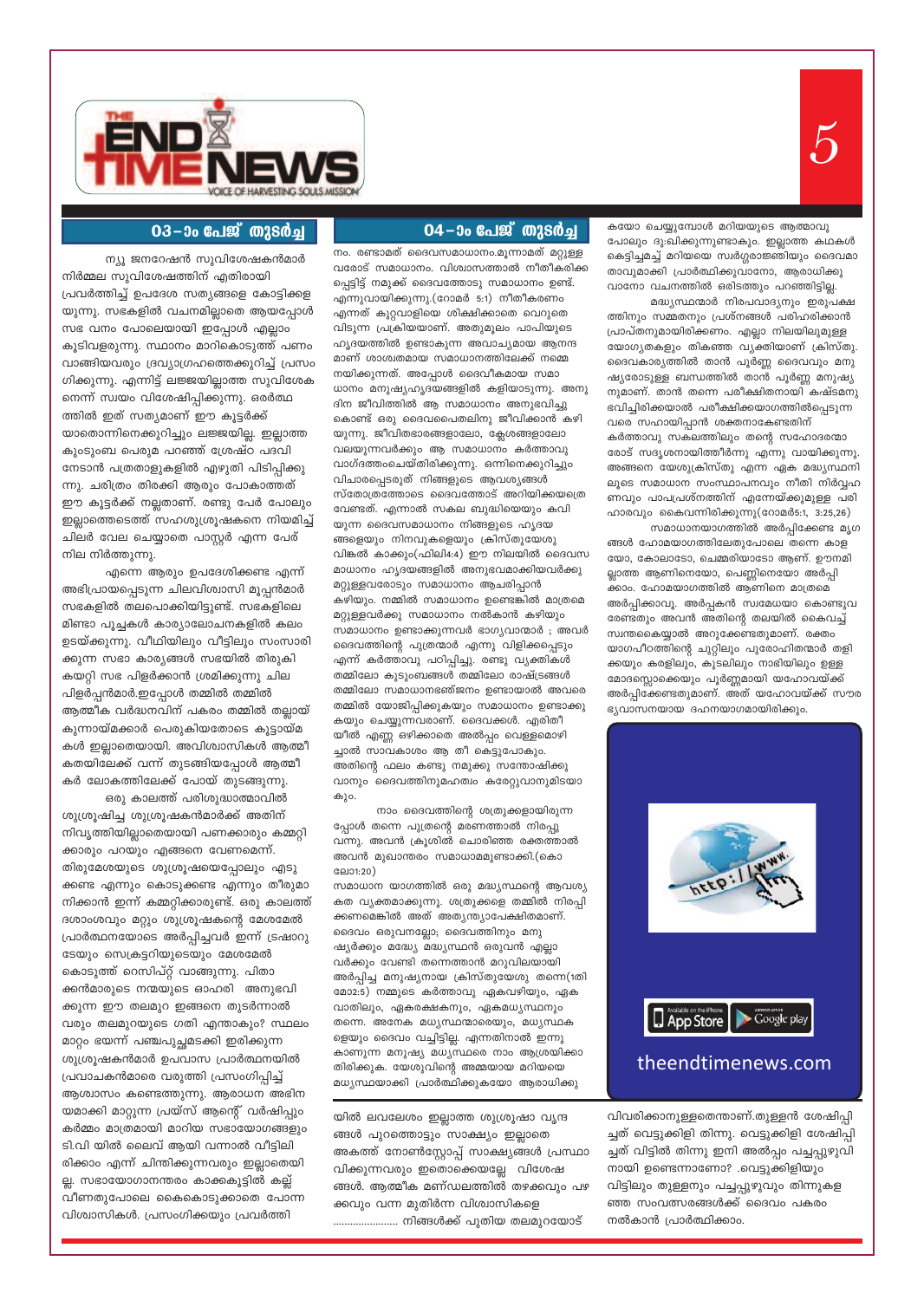20600000



# സമൂഹ മാധ്വമങ്ങളിലെ ഉള്ളടക്കം നിയന്ത്രിക്കാൻ നിയമം ജനുവരിയോടെ വരുന്നു.

മുകൾ കേന്ദ്ര സർക്കാരിന് പ്രാപ്യം ആക്കണം.

ആരുടേയും സ്വകാരൃതയി ലേയ്ക്ക് കടന്നു കയറാൻ സർക്കാർ ഉദ്ദേശിക്കുന്നില്ല. സുരക്ഷ എന്നാൽ രാജ്യ ഉൾപ്പെടെ ഉള്ള കാര്യങ്ങളിൽ വിട്ടു വീഴ്ച ചെയ്യാൻ കഴിയില്ല. സർക്കാരുമായി സഹകരിക്കില്ലാ യിരുന്നുവെങ്കിൽ സമൂഹ മാധ്യ മങ്ങൾ ഇന്ത്യയിലേയ്ക്ക് വരരു തായിരുന്നുവെന്നും അറ്റോർണി

ജനറൽ അഭിപ്രായപ്പെട്ടു. ഫേസ്ബുക്കിനെ ആധാ റുമായി ബന്ധിപ്പിക്കണം എന്നും, സമൂഹ മാധ്യ മങ്ങളെ നിയന്ത്രിക്കണം എന്നും ആവശ്യപ്പെട്ടും നൽകിയ ഹർജി പരിഗണിക്കവെ ആണ് അറ്റോർണി ജനറൽ കോടതിയിൽ നിലപാട് അറി യിച്ചത്. ഐ ടി ആക്ടിന്റെ 69 ആം വകുപ്പിന്റെ ഭേദഗതിയോടെ സമൂഹ മാധ്യമങ്ങളിൽ നിന്ന് വിവരങ്ങൾ ചോർത്താൻ സർക്കാർ ഏജൻസി കൾക്ക് നിയമപരമായ അധികാരം ഉ്. അതി നാൽ തന്നെ ഇന്ത്യയിൽ പ്രവർത്തിക്കുന്ന സമൂഹ മാധ്യമങ്ങൾക്ക് സർക്കാരുമായി വിവരങ്ങൾ പങ്ക് വെയ്ക്കില്ലെന്നു പറയാൻ കഴിയില്ലെന്ന് അറ്റോർണി ജനറൽ ചൂിക്കാട്ടി.



ന്യൂഡൽഹി : സമൂഹ മാധ്യമങ്ങളിലെ ഉള്ളടക്ക ങ്ങൾ നിയന്ത്രിക്കുന്നതിനുള്ള പുതിയ നിയമ ത്തിന് ജനുവരി 15 ഓടെ അന്തിമരൂപമാകുമെന്ന് കേന്ദ്ര സർക്കാർ. സുപ്രീംകോടതിയിൽ ഇതു മായി ബന്ധപ്പെട്ട് കേസ് പരിഗണിക്കവേയാണ് അറ്റോർണി ജനറൽ വിവരം ബോധിപ്പിച്ചത്. തീവ്ര വാദികൾക്കും, ക്രിമിനലുകൾക്കും സമൂഹ മാധ്യ മങ്ങൾ വഴി സ്വതന്ത്രമായി പ്രവർത്തിക്കാൻ അവ സരം ഒരുക്കാൻ സാധ്യമല്ലെന്നു അറ്റോർണി ജന റൽ കെ കെ വേണുഗോപാൽ പറഞ്ഞു. തീവ്ര വാദം ഉൾപ്പെടെയുള്ള കുറ്റകൃത്യങ്ങൾ തടയു ന്നതിന് ഫേസബുക്ക്, വാട്സ്ആപ്പ് തുടങ്ങിയ സാമൂഹിക മാധ്യമങ്ങൾ അവരുടെ ഫ്ളാറ്റുഫോ

# പ്രതിക്ക് ബൈബിൾ നൽകി ആശ്വസിപ്പിച്ച ജഡ്ജിക്കെതിരെ നിരീശ്വരവാദ സംഘടന രംഗത്ത്

ടെക്സസിലെ കോടതിയിൽ കൊലക്കേസ് പ്രതിക്ക് വിധിന്യായത്തിനുശേഷം ജഡ്ജി ബൈബിൾ നൽകി ആശ്വസിപ്പിച്ച സംഭവത്തിൽ രാജ്യത്തെ നിരീശ്വരവാദ സംഘടനയായ ഫ്രീഡം ഫ്രം റിലീജിയൻ ഫൗഷേൻ പരാതി യുമായി രംഗത്ത് വന്നു.ജഡ്ജിയുടെ നിലപാട് അധികാര പരിധി ലംഘനമാണെന്നും കാണിച്ച് ഫൗഷേൻ പ്രതിനിധി ടെക്സസ് സ്റ്റേറ്റ് കമ്മീ ഷൻ ഓൺ ജുഡീഷ്യൻ കോസ്റ്റ് മുമ്പാകെ പരാതി നൽകി.

സ്വന്തം അപ്പാർട്ട്മെന്റിൽ വിശ്രമിക്കയായിരുന്ന വനിതാ പോലീസ് ഓഫീസറുടെ മുറിയിലേയ്ക്ക് മുറി മാറി കടന്നുവന്നയാളെ അക്രമിയെന്ന് തെറ്റി ദ്ധരിച്ച് വെടിവെയ്ക്കുകയും അയാൾ കൊല്ലപ്പെ ടുകയും ചെയ്തു. പോലീസ് ഉദ്യോഗസ്ഥയ്ക്ക് തെറ്റു പറ്റിയതാണെങ്കിലും നരഹത്യയായതിനാൽ 10 വർഷത്തെ തടവുശിക്ഷയ്ക്ക് വിധിക്കപ്പെട്ടു. വിധി കേട്ടു കരഞ്ഞ ഉദ്യോഗസ്ഥയെ വനിതാ ജഡ്ജി കെംപ് ബൈബിൾ വചനങ്ങൾ പറഞ്ഞ് ആശ്വസിപ്പിക്കയും ബൈബിൾ സമ്മാനമായി നൽകുകയും ചെയ്തു. എന്നാൽ ഈ സംഭവം വാർത്താ പ്രാധാന്യം നേടിയതോടെ നിരീശ്വര വാദ സംഘടന രംഗത്ത് വരികയായിരുന്നു.

എന്നാൽ ഇതിനെ പ്രതിരോധിച്ചുകൊ്

ടെക്സസ് ആസ്ഥാനമാക്കി മതസ്വാതന്ത്യത്തിന് വേി പ്രവർത്തിക്കുന്ന ഫസ്റ്റ് ലിബർട്ടി ഇൻസ്റ്റി റ്റ്യൂട്ടും രംഗത്ത് എത്തിയിട്ടു്. മന:പൂർവമ ല്ലാതെ ചെയ്തുപോയ തെറ്റിനു ശിക്ഷിക്കപ്പെട്ട് വേദനിക്കുന്ന ഒരാളെ ആശ്വസിപ്പിക്കയും ദൈവ വചനത്താൽ ധൈര്യപ്പെടുത്തുകയും ചെയ്ത ജഡ്ജിയുടെ പ്രവർത്തിക്ക് നന്ദി പറയുന്നതായി ഫസ്റ്റ് ലിബർട്ടി ഇൻസ്റ്റിറ്റ്യൂട്ട് ലീഗൽ കൗൺസിൽ പ്രതിനിധി ഹിരം നാസർ പറഞ്ഞു.

പ്രതിയെ ആശ്വസിപ്പിച്ചതിലല്ല, ബൈബിൾ നൽകി യതിലാണ് തങ്ങൾക്ക് പ്രതിഷേധമെന്നും, ഒരു ജഡ്ജി കുറ്റവാളികളോട് കോടതിയിൽ വെച്ച് മത പരമായ സമീപനങ്ങൾ കാട്ടുന്നത് ശരിയല്ലെന്നും നിരിശ്വരവാദ സംഘടന പ്രതിനിധി റീഗൻ പറ ഞ്ഞു.



### <u>ഏ ജി ദക്ഷിണമേഖല ശുശ്രൂ</u>  $\bigoplus$  3530 ബ സംഗ $\Omega$ o ഷക 2020 ജനു. 18 ന്

അസംബ്ലീസ് ഓഫ് ഗോഡ് ദക്ഷിണ മേഖലയിൽ പ്രവർത്തിക്കുന്ന ശുശ്രൂഷകൻമാർക്കും കുടും ബങ്ങൾക്കും ആത്മീയ അഭിവൃദ്ധി ഉാകുന്ന തിനും, കുടുംബാംഗങ്ങൾക്ക് ഒന്നിച്ച് കൂടുന്ന തിനും വേി 2020 ജനുവരി 18 ന് ശനിയാഴ്ച രാവിലെ 9.30 മുതൽ വൈകുന്നേരം 5 മണിവരെ തിരുമല ഏ ജി സഭയിൽ നടക്കും. മേഖല ഡയ റക്ടർ പാസ്റ്റർ പി കെ ജോസ് നേതൃത്വം നൽകും. ഡിസ്ട്രിക്ട് ട്രഷറർ പാസ്റ്റർ എ രാജൻ ഉദ്ഘാടനം നിർവഹിക്കും. പാസ്റ്റർ എം എ വർഗീസ് മുഖ്യ പ്രഭാഷണം നടത്തും. ഏ ജി ക്വയർ ഗാന ശുശ്രൂഷയ്ക്ക് നേതൃത്വം നൽകും.

# യു പി എഫ് കൺവൻഷനും ബൈബിൾ ക്വിസും

കുന്നംകുളം: യു പി എഫിന്റെ 39 മത് വാർഷിക കൺവൻഷൻ ജനുവരി 24 മുതൽ 26 വരെ സുവാർത്താനഗറിൽ നടക്കും. പാസ്റ്റർമാരായ കെ ജെ തോമസ്, അനീഷ് കാവാലം, വർഗീസ് എബ്രഹാം എന്നിവർ പ്രസംഗിക്കും. ഇതിനോ ടനുബന്ധിച്ച് ബൈബിൾ ക്വിസിന്റെ വിജയി കൾക്കു സമ്മാനം നൽകും. ക്വിസിന്റെ സെന്റർതല പരീക്ഷ നവംബർ 3 ന് കേരള ത്തിലെ വിവിധ കേന്ദ്രങ്ങളിലും ഫൈനൽ പരീക്ഷ ഡിസംബർ 28 ന് കുന്നംകുളത്തും നടക്കും. വിശദ വിവരങ്ങൾക്ക് 9633833387.

# മെഗാ ബൈബിൾ ക്വിസ് 2020

കുവൈറ്റ് : ഐ പി സി കുവൈറ്റ് പി വൈ പി എ ഒരുക്കുന്ന മെഗാ ബൈബിൾ ക്വിസ് 2020 ജനു വരി 10 ന് 6.30 മുതൽ കുവൈറ്റ് നാഷണൽ ഇവാ ഞ്ചലിക്കൽ ചർച്ച് & പാരീഷ് ഹാളിൽ വെച്ച് യെഹെസ്കേൽ, ലൂക്കോസ്, അപ്പോസ്തലപ്ര വർത്തികൾ എന്നീ പുസ്തകങ്ങൾ ആസ്പദ മാക്കി വിവിധ റൗുകളായി തരംതിരിച്ച് നട ത്തപ്പെടുന്നു. ഒന്നാം സമ്മാനം 200  $K$   $D$  യും രാം സമ്മാനം 125  $KD$  യും മൂന്നാം സമ്മാനം  $75 \text{ K}$  Dയും ആണ് നൽകുന്നത്.

### യുവജന സെമിനാർ നവം. 30 ന് ഷാർജ യിൽ

യുപിഎഫ്– യു എ ഇ യുടെ നേതൃത്വത്തിൽ യൂത്ത് സെമിനാർ നവംബർ 30 ന് രാവിലെ 9.30 മുതൽ 1 മണി വരെ ഷാർജ വർഷിപ്പ് സെന്ററിൽ നടക്കും.പ്രശസ്ത സുവിശേഷകൻ സാജു ജോൺ മാത്യൂ ക്ലാസ്സുകൾ നയിക്കും. 10 വയ സ്സിനു മുകളിലുള്ള കുട്ടികൾക്ക് പങ്കെടു ക്കാം.മതമോ ബന്ധമോ എന്നതാണ് ചിന്താവി ഷയം. യു പി എഫ് ക്വയർ ഗാനങ്ങൾ ആലപി ക്കും. വിശദ വിവരങ്ങൾക്ക്: 0504957964, 0505675310, 0557519438, 0553839133.

6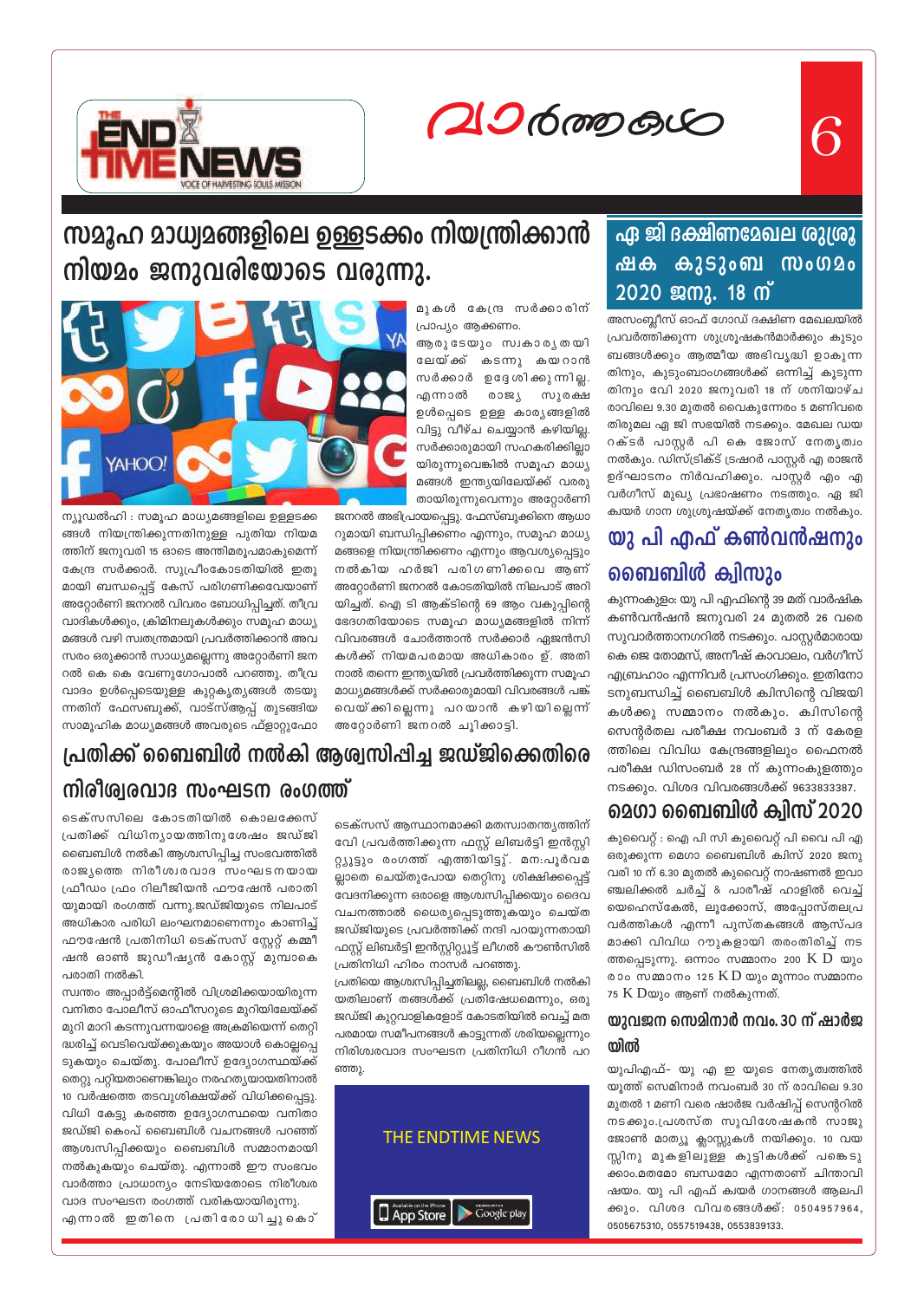

# **hm¿Ø-Iƒ** 7

**hmbvsamgn**

*\nco-£-I≥*

#### 1. നിന്റെ രഹസ്യങ്ങൾ നിന്റെ വേലക്കാര നോട് പറയുക

നീ അവനെ നിന്റെ യജമാനനാക്കും 2. നമ്മെ ആരാധിക്കുന്നവരെ നാം ഇഷ്ട

പ്പെടുന്നു എപ്പോഴും എന്നാൽ നാം ആരാധിക്കുന്നവരെ

എപ്പോഴും ഇഷ്ടപ്പെടുന്നില്ല.

**3.** നാം സുഖമായിരിക്കുമ്പോൾ സുഖ മില്ലാത്തവർക്കായി നൽകാൻ

 $\,$  നല്ല ഉപദേശങ്ങൾ നമ്മുടെ പക്കൽ ഉണഅട്.



**Pr.P.V.S C.BD**

#### 4.ദൈവത്തിൽ നിന്ന് വൻകാരൃങ്ങളെ പ്രതീക്ഷിക്കുക

ദൈവത്തിനായി വൻകാര്യങ്ങളെ ഉദ്യമിപ്പി ക്കുക.

<mark>5</mark>. മക്കളുടെ വേഷം കാണുമ്പോൾ അറിയാം

മാതാപിതാക്കളുടെ വിവേകവും മാന്യ തയും.

6. സന്തോഷത്തോടെ സുവിശേഷവേ ലയ്ക്ക് കൊടുക്കുന്ന ധന<mark>ം</mark>

നശിക്കാത്ത സമ്പത്ത് ആയിരിക്കും. 7. എന്നെ എനിക്ക് വിശ്വാസമുണ്ടെ ങ്കിലും

എന്നെ എല്ലാവർക്കും വിശ്വാസമുണ്ടാ വണമെന്നില്ല.

8. ദൈവീക ശുശ്രൂഷകൾക്ക് പണ്ടത്തെ ക്കാൾ ആവശ്യം

അർപ്പണബോധമുള്ള ശുശ്രൂഷകരെയാ ണ്.

9. എല്ലാവരെയും പ്രസാദിപ്പിക്കാൻ ഒരു ങ്ങുന്നവർക്ക്

ആരെയും പ്രസാദിപ്പിക്കാൻ കഴിയില്ല. **10**. നിന്റെ ജീവിതത്തിരക്ക് പ്രാർത്ഥന കുറ യ്ക്കുവാനുള്ള ഉപാധിയല്ല.

(പാർത്ഥന കൂട്ടുവാനുള്ള മുന്നറിയിപ്പത്രെ.

# വാഷിംഗ്ടണിൽ വ്വഭിചാരം നിയമവിധേയമാക്കാൻ നീക്കം: <u>ശക്തമായ എതിർപ്പുമായി ക്രൈസ്തവസഭ</u>

എന്ന നിലയിൽ എല്ലാ മനുഷ്യരും ബഹുമാനം അർഹിക്കുന്നതായും അതിനാൽ തന്നെ മനുഷ്യ രുടെ ശ്രേഷ്ഠത ചോദ്യം ചെയ്യുന്ന സർവവിധ ചൂഷണങ്ങളേയും പ്രതിരോധിക്കയെന്നത് ക്രിസ്തീയ സഭയുടെ ദൗത്യമാണെന്നും കത്തോ ലിക്ക സഭയുടെ വാഷിംഗ്ടൺ രൂപത പ്രതിനിധി മേരി ഫോർ ചർച്ചയ്ക്കിടെ പറഞ്ഞു. മനുഷ്യ രേൽക്കുന്ന മാനസികവും ശാരീരികവുമായ ആഘാതങ്ങൾ പരിഗണിക്കാതെ അവരെ വെറും വിൽപ്പന വസ്തുവായി കണക്കാക്കുന്ന ഒന്നാണ് വേശ്യാവൃത്തിയെന്ന് മേരി ഫോർ ചൂിക്കാ ട്ടി. ബിൽ നിയമവിധേയമാക്കുന്നതിനെതിരേ നിര വധി ജനപ്രതിനിധികളും രംഗത്ത് വന്നിട്ടു്. പുതിയ ബില്ല് മനുഷ്യക്കടത്തിന് വഴിയൊരുക്കു മെന്ന ആശങ്കയും അറിയിച്ചിട്ടു്. പ്രസ്തുത ബില്ല് നിയമമായാൽ വ്യഭിചാരം നിയമവിധേയമാ ക്കിയ അമേരിക്കയിലെ രാമത്തെ സ്ഥലമായി വാഷിംഗ്ടൺ മാറും. നെവാഡ സംസ്ഥാനത്ത് ചില സ്ഥലങ്ങളിൽ വ്യഭിചാരം നേരത്തെ നിയമ വിധേയമാക്കിയിട്ടു്.



വേശ്യാവൃത്തിയും വൃഭിചാരവും നിയമാനുസൃ തമാക്കാനുള്ള ബില്ലിനെതിരെ വാഷിംഗ്ടണിൽ കത്തോലിക്ക സഭയുടെ നേതൃത്വത്തിൽ ഇതര പ്രൈസ്തവസഭകൾ രംഗത്ത് വന്നു. വ്യഭിചാരം കുറ്റകരമല്ലാതാക്കാൻ വാഷിംഗ്ടൺ ഡിസി കൗൺസിൽ ഡെമോക്രാറ്റിക് പാർട്ടി അംഗങ്ങൾ

ബിൽ അവതരിപ്പിച്ച സാഹചര്യത്തിലാണ് പരസ്യ പ്രതിഷേധവുമായി വാഷിംഗ്ടൺ അതി രൂപത അടക്കം രംഗത്ത് വന്നത്.

ജന്മസിദ്ധമായ ശ്രേഷ്ഠത എല്ലാ മനുഷ്യർക്കു മുന്നെ് തങ്ങൾ വിശ്വസിക്കുന്നതായും ദൈവീക സാദൃശ്യത്തിൽ സൃഷ്ടിക്കപ്പെട്ടവർ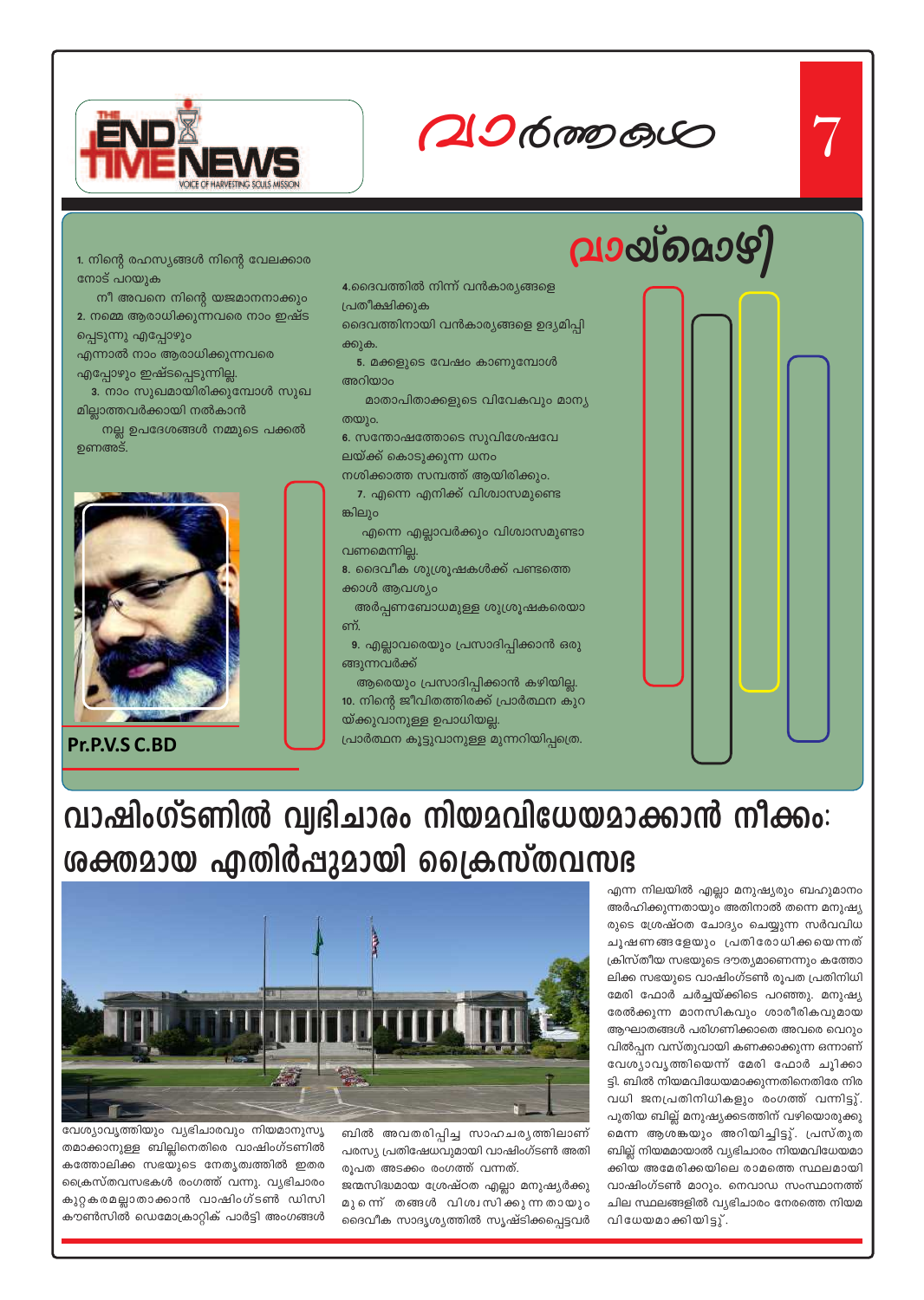

## മോശ അവരുടെ കാര്യം

# *QGDDDQ30S 2302908 DL23*



**6)6ിദ്**നം ദിനം വലിയ ഒരു സമൂഹ ത്തിന്റെ ആവലാതികളും, ആവശ്യങ്ങളും 80 ലേറെ വയസ്സ് പ്രായമുള്ള മോശയ്ക്ക് താങ്ങാവുന്നതിലും അപ്പുറത്തായിരുന്നു. ശാരീരിക, മാനസിക, സാമൂഹിക പ്രശ്നങ്ങ ളുമായി ലക്ഷോപലക്ഷങ്ങളുടെ ഒരു സംഘം കണ്ണെത്താത്ത ദൂരത്ത് നീണ്ട നിരപോലെ മോശയുടെ കൂടാര വാതിൽക്കൽ തടിച്ചുകൂ ടുന്നു. പ്രഭാതം മുതൽ പ്രദോഷം വരെ ശ്രമി ച്ചിട്ടും തീർപ്പു കൽപ്പിക്കാൻ കഴിയാതെ കുന്നുകൂടുന്ന പരിഭവത്തിന്റെയും, പരാതിക ളുടെയും ഭാണ്ഡങ്ങൾ, മാനുഷിക ബുദ്ധി യിൽ കൽപ്പിച്ച ഉത്തരവുകളും, വിലക്കുകളും നാഴികകൾക്കുള്ളിൽ തകരപ്പെടുന്നു. മറുപടി

### വിദ്വാർത്ഥികൾക്ക് കൈത്താങ്ങായി കുവൈറ്റ് ശാരോൻ ഫെലോഷിപ്പ്

കുവൈറ്റ്: കുവൈറ്റ് ശാരോൻ ഫെലോഷിപ്പ് ചർച്ചിന്റെ യുവജന സംഘടനയായ ക്രിസ്ത്യൻ ഇവാഞ്ചലിക്കൽ മൂവ്മെന്റിന്റെ നേതൃത്വത്തിൽ കേരളാ പെന്തക്കോസ്ത് സഭാ വിഭാഗത്തിലുള്ള അർഹരായ വിദ്യാർത്ഥികൾക്ക് കൈത്താങ്ങായി ഒരു വിദ്യാഭ്യാസ സഹായം നൽകുവാൻ തീരു മാനിച്ചിരിക്കുന്നു. ഡിഗ്രി/പ്രൊഫഷണൽ കോഴ്സ് പഠിക്കുന്ന യോഗ്യരും ആർഹരുമായ വിദ്യാർത്ഥികൾക്ക് ചുവടെ കൊടുത്തിരിക്കുന്ന ലിങ്കിലൂടെ അപേക്ഷ സമർപ്പിക്കാവുന്നതാണ്. അവസാന തീയതി ഡിസംബർ 25 ആണ്. http://www.sharonkuwait.com/index.php/ ministry/charity-support

കൾ അപൂർണ്ണമാകയാൽ സംശയത്തിന്റെയും ചോദ്യങ്ങളുടെയും കൂർത്തുമൂർത്ത ശരങ്ങൾ എവിടെയും. മനസ്സും ശരീരവും തളർന്ന മോശ ഉന്നതനായ ദൈവത്തിന്റെ മുമ്പാകെ തന്റെ മുമ്പിൽ നിരന്ന വിഷയങ്ങൾ നിരത്തിവ ച്ചു. ഞാനാകുന്നവൻ ഞാനാകുന്നു എന്നു പറഞ്ഞ് മുൾപ്പടർപ്പിൽ പ്രത്യക്ഷനായി അത്ഭു തങ്ങളാലും അടയാളങ്ങളാലും വീരപ്രവൃത്തി കളാൽ തന്റെ വചനം ഉറപ്പിച്ചു തന്ന സർവ്വശ ക്തനായവന്റെ പക്കൽ സകലത്തിനും പരി ഹാരം ഉണ്ട് എന്ന് മോശ തിരിച്ചറിഞ്ഞു. ആലോചനയിൽ വലിയവനും പ്രവൃത്തിയിൽ ശക്തിമാനുമായ ദൈവസന്നിധിയിൽ ഒരു നന്മയും കുറവില്ല. ഒന്നിനും ഉത്തരം മുട്ടിപ്പോ കയില്ല. ദൈവസന്നിധിയിൽ നിന്ന് പ്രശ്നപരി

ഐ പി സി വടക്കാഞ്ചേരി സെന്റർ കൺവെൻഷൻ ജനു വരി 30 മുതൽ

ഐ പി സി വടക്കാഞ്ചേരി 34 മത് സെന്റർ കൺവൻഷൻ വടക്കാഞ്ചേരി ശെൽവം ആഡി റ്റോറിയത്തിൽ വെച്ച് ജനുവരി 30 മുതൽ ഫെബ്രു വരി 2 വരെ എല്ലാ ദിവസവും വൈകിട്ട് 6 മണി മുതൽ 9 മണി വരെ നടത്തപ്പെടുന്നു. സെന്റർ പാസ്ലർ ജോസ് വർഗീസ് ഉദ്ഘാടനം ചെയ്യും. പാസ്റ്റർ സി സി എബഹാം, പാസ്റ്റർ ഷാജി എം പോൾ,പാസ്റ്റർ കെ ജെ തോമസ്, പാസ്റ്റർവി പി ഫിലിപ്പ്, പാസ്റ്റർ അനീഷ് കൊല്ലം,പാസ്റ്റർ ജോർജ്ജ് എൻ എബ്രഹാം,പാസ്റ്റർ ജോയി എബഹാം എന്നിവർ ദൈവവചനം പ്രസംഗിക്കും. സെന്റർ കായർ സംഗീത ശുശ്രൂഷയ്ക്ക് നേതൃത്വം നൽകും.





ന്നു, തൃക്കരം നീട്ടി എന്നെ താങ്ങേണമെ.



്പാസ്റ്റർ ഷിബു തോമസ്, ഒക്കലഹോമ.

ഹാരം ഏറ്റുവാങ്ങിയ മോശ എന്ന ഭക്തൻ നൂറാനൂറായിരം ജനത്തിന്റെ നടുവിൽ തല ഉയർത്തി നടന്നു. ഞാനും നിങ്ങളും വ്യത്യ സ്തരല്ല– നൂറുനൂറു നൊമ്പരങ്ങളും, ആർക്കും പരിഹരിക്കാനാവാത്ത അനവധി പ്രശ്നങ്ങളും, മറ്റുള്ളവരുടെ ഭാരങ്ങളും നെഞ്ചിലും തലയിലും പേറി ജീവിതയാത്ര ഇഴഞ്ഞിഴഞ്ഞ് മുന്നോട്ട് കൊണ്ടുപോകുന്നു. വിധിയാണ് എന്ന് പറഞ്ഞ് സ്വയം ശപിച്ചും, പരിഹാരം ലഭിക്കത്തില്ല എന്ന ചിന്തയാൽ നിരാശപ്പട്ടും തലകുമ്പിട്ടുമിരിക്കുന്നു. എനി ക്കൊറ്റയ്ക്ക് താങ്ങുവാൻ പ്രാപ്തിയില്ല എന്നു പറഞ്ഞ അധരം കൊണ്ടു തന്നെ ഉറക്കെ വിളിച്ചുപറയുക – കർത്താവ് എന്നെ സഹായിക്കും ഞാൻ അമ്പരന്ന് പോകയില്ല. ദൈവ പൈതലേ ഭയപ്പെടേണ്ട യഹോവ നിന്നോട് കൂടെയുണ്ട്. ഭ്രമിച്ചുനോക്കോണ്ട അവിടുന്ന് നിന്റെ ദൈവമാകുന്നു. നീ കാര്യ ങ്ങളുമായി ദൈവസന്നിധിയിൽ ചെല്ലുക,

അവനായി കാത്തിരിക്കുക. യഹോവ യ്ക്കായി കാത്തിരിക്കുന്ന ഒരുത്തനും ലജ്ജി ച്ചുപോകയില്ല. നിന്റെ ഭാരം എന്റെ മോൽ വച്ചുകൊൾക – ഞാൻ നിന്നെ പുലർത്തും. എന്നരുളി ചെയ്തവന്റെ കരസ്പർശം ഓരോ ദിവസവും തിരിച്ചറിയുക.

പ്രാർത്ഥന: സർവ്വശക്തനായ ദൈവമെ, എന്റെ കാര്യങ്ങളെ തിരുസന്നിധിയിൽ തരു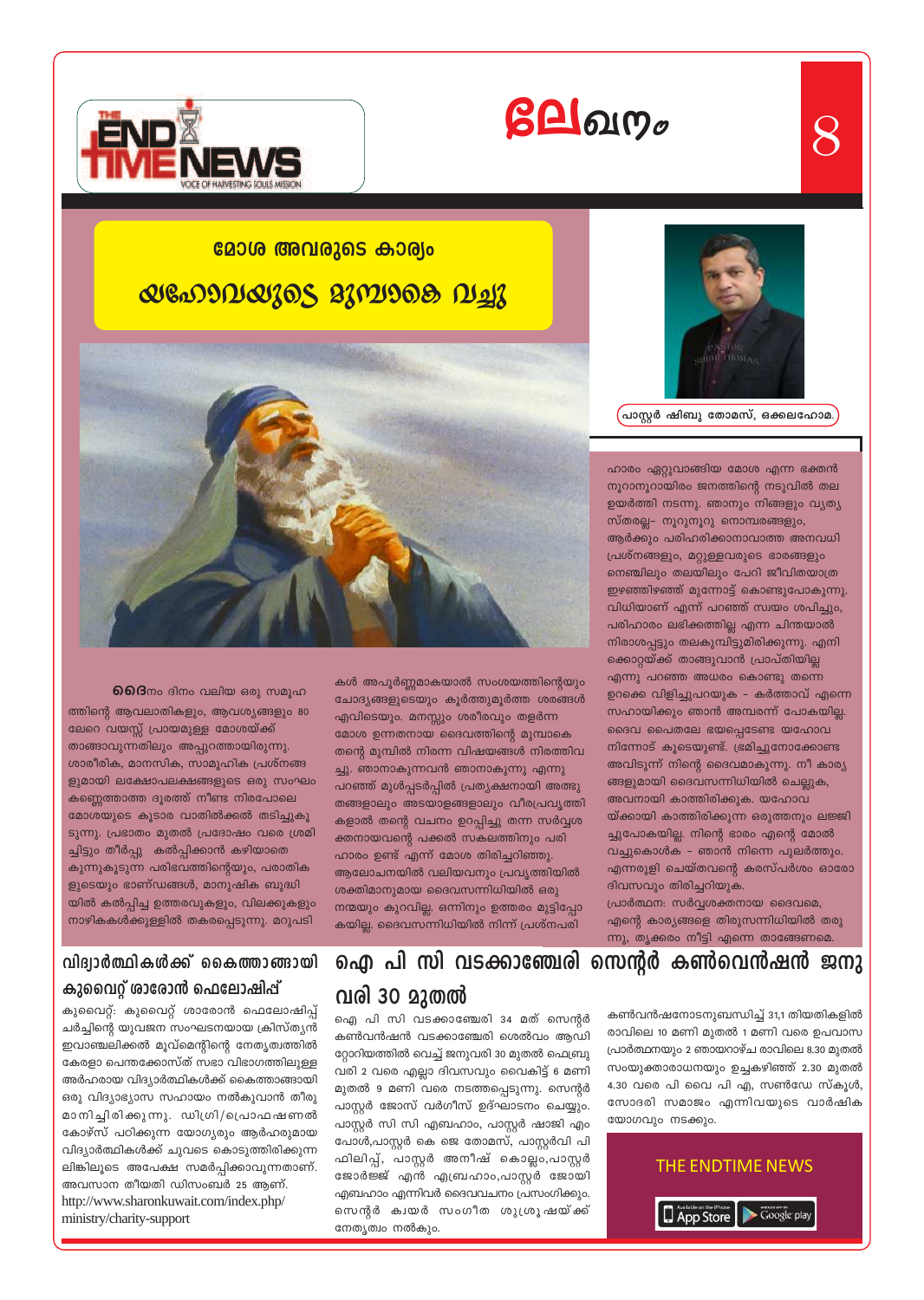20600000



# ഗ്ലോബൽ മീഡിയ അസോസിയേഷൻ മാധ്വമപുര സ്കാരം ഡോ. എം. സ്റ്റീഫന്

തിരുവല്ല: ഇന്ത്യാ പെന്തക്കോസ്ത് ദൈവസഭ യിലെ മാധ്യമപ്രവർത്തകരുടെയും എഴുത്തുകാ രുടെയും അന്തർദേശീയ സംഘടനയായ ഐപിസി ഗ്ലോബൽ മീഡിയ അസോസിയേ ഷന്റെ 2020 ലെ വർഷത്തെ മാധ്യമ പുരസ്കാരം ഡോ.എം.സ്റ്റീഫന്.

നവംബർ 11 ന് തിരുവല്ലയിൽ രക്ഷാധികാരി പാസ്റ്റർ കെ സി ജോണിന്റെ അദ്ധ്യക്ഷതയിൽ നടന്ന യോഗമാണ് അവാർഡിനു പരിഗണിച്ചത്. മാധ്യമപ്രവർത്തകരായ പാസ്റ്റർ അച്ചൻകുഞ്ഞ് ഇലന്തൂർ,ഫിന്നി പി മാത്യൂ, ടോണി ഡി ചെവ്വൂ ക്കാരൻ, സജി മത്തായി കാതേട്ട്, ഷാജി മാറാ നാഥാ, എം വി ഫിലിപ്പ് എന്നിവർ പുരസ്കാര ജേതാവിന്റെ മികവുകൾ വിലയിരുത്തി. 2020 ജനു വരിയിൽ കുമ്പനാട് കൺവൻഷനോടനുബന്ധി ച്ച് നടക്കുന്ന മീഡിയ ഗ്ലോബൽ മീറ്റിൽ പുരസ്കാ രവും പ്രശസ്തി പത്രവും നൽകും.

മൂന്നുപതിറ്റാിലധികം രചനയിലും വേദാധ്യാ പന രംഗത്തും സജീവമായ ഡോ.എം.സ്റ്റീഫൻ 30 ൽ പരം ഗ്രന്ഥങ്ങൾ രചിച്ചിട്ടു്. വേദചിന്ത കൻ,ഗ്രന്ഥകാരൻ, മികച്ച ലേഖനകർത്താവ് എന്നീ നിലകളിൽ അറിയപ്പെടുന്ന അദ്ദേഹം പെന്തക്കോസ്ത് ആനുകാലികങ്ങളിലും ഒട്ടേറെ ലേഖനങ്ങളും പഠനങ്ങളും രചിച്ചിട്ടു്.തീവ്രാ നുഭവങ്ങളുടെ ജൈവലോകത്തെ അടയാളപ്പെ ടുത്തുന്ന ഭാഷയും ക്രിസ്തീയ ധാർമികതയിൽ അധിഷ്ഠിതമായ നിലപാടുകളും ഡോ.സ്റ്റീഫന്റെ സവിശേഷതയാണ്. Introducing Christian Ethics, New trnds in Christian Theology, Post Modernism and Post Colonialism, Christian Theology in Christian Contest, ഭാരതീയ ക്രൈസ്തവ ദർശനം, ക്രിസ്തു ദർശനവും ഉൾകാഴ്ചയും തുടങ്ങിയ ഗ്രന്ഥങ്ങൾ ഏറെ ശ്രദ്ധേയമാണ്.

# അമ്പലപ്പുഴയിൽ ക്വാമ്പസ് ക്രൂസേഡ് പ്രോഗ്രാമിൽ സുവി

## ശേഷ വിരോധികളുടെ ആക്രമണം

അമ്പലപ്പുഴ: ക്യാമ്പസ് ക്രൂസേഡിന്റെയും, കേരളത്തിലെ ഒരു കൂട്ടം ഗായകരുടേയും നേതൃത്വ ത്തിൽ നടത്തപ്പെട്ട ഫിലിം പ്രദർശനവും സംഗീത പരിപാടിയും നടത്തുന്നതിനിടയിൽ സുവിശേഷ വിരോധികൾ കടന്നു വന്ന് സംഘർഷാവസ്ഥ സൃഷ്ടിച്ചു. അമ്പലപ്പുഴ കഞ്ഞിപ്പാടം കോളനിയിൽ ജെമൽസൺ,നിഥിൻ, വിൽജി എന്നിവർ നേതൃത്വം കൊടുത്ത ക്രിസ്തീയ സംഗീതത്തിനിടയ്ക്കാണ് സംഭവം നടന്നത്. പോലീസ് സ്ഥലത്തെത്തി മീറ്റിംഗിനു സംരക്ഷണം കൊടുത്തു. കോളനി നിവാ സികൾ എല്ലാവരും സുവിശേഷം കേൾക്കുകയും വേ സപ്പോർട്ട് നൽകുകയും ചെയ്തു. എല്ലാ വർഷവും നടത്തിവരുന്ന ഗ്രാമ സുവിശേഷീകരണവും, ക്രിസ്തൃൻ ഫിലിം പ്രദർശനവും ആണി ത്.

# ക്രിസ്മസ് ദിനത്തിൽ തെലുങ്കാനയിലെ 200 സഭകൾക്ക് ഒരു ലക്ഷം രൂപയുടെ പാക്കേജ്: തെലുങ്കാന സർക്കാർ

ക്രിസ്മസ് ആഘോഷത്തിനായി തെലങ്കാന സർക്കാർ നഗരത്തിലെ 200 പള്ളികൾക്ക് ഒരു ലക്ഷം രൂപ വീതം നൽകാൻ അനുമതി നൽകി. കൂടാതെ ഓരോ സഭയ്ക്കും വസ്ത്രങ്ങൾ അട ങ്ങിയ 500 ഗിഫ്റ്റ് പായ്ക്കുകളും ലഭിക്കും.

പ്രാദേശിക നിയമസഭാംഗങ്ങളുടേയും കേർപ്പറേ ഷൻ അംഗങ്ങളുടേയും സഹായത്തോടെ തിര ഞ്ഞെടുക്കപ്പെടുന്ന സഭകൾക്ക് ധനസഹായം ലഭ്യമാക്കുമെന്നും കൂടാതെ സർക്കാരും ജി എച്ച് എം സി ഉദ്യോഗസ്ഥരും തിരഞ്ഞെടുക്കപ്പെട്ട പ്രതിനിധികളും ചേർന്ന് ഡിസംബർ 5 മുതൽ ഡിസംബർ 10 വരെ ഗിഫ്റ്റ് പായ്ക്കുകളും വിത രണം ചെയ്യും. ഡിസംബർ 19 ന് സർക്കാറിന്റെ നേതൃത്വത്തിൽ ക്രിസ്മസ് ഫെസ്റ്റ് സംഘടിപ്പി ക്കും. തിരഞ്ഞെടുക്കപ്പെടുന്ന സഭകൾ അവരുടെ ബാങ് അക്കൗിന്റെയും ഐഎഫ്എസി കോഡിന്റെയും വിശദാംശങ്ങൾ സർക്കാറിന് സമർപ്പിച്ചു കഴിയുമ്പോൾ അതുവഴി ധനസ ഹായം നൽകുമെന്ന് ഹൈദരാബാദ് മേയർ ബോന്തു റാംമോഹൻ പറഞ്ഞു.

# ഐ സി പി എഫ് ക്വാമ്പ്

മുട്ടമൺ: ഐസിപിഎഫ് പാലക്കാട് ജില്ല ക്യാമ്പ് ഡിസംബർ 25–27 വരെ അകത്തേ ത്തറ ശാലേം ബൈബിൾ സെമിനാരി യിലും കോട്ടയം ജില്ലാ ക്യാമ്പ് ഡിസം ബർ 25–28 വരെ മാങ്ങാനം ക്രൈസ്ത വാശ്രമത്തിലും ചാലക്കുടി ഏരിയാ ക്യാമ്പ് ഡിസംബർ 26–28 വരെ ശാന്തിനി കേതൻ സെന്ററിലും നെയ്യാറ്റിൻകര ഏരിയാ ക്യാമ്പ് ഡിസംബർ 26–28 വരെ പശുവക്കൽ എൽഎസി സെന്ററിലും കോഴിക്കോട് ഏരിയാ ക്യാമ്പ് ഡിസംബർ 26–28 വരെ നവജ്യോതിസ് റിട്രീറ്റ് സെന്റ റിലും നടക്കും.

# ശാരോൻ ഫെലോഷിപ്പ് മണ ക്കാല കൺവൻഷൻ ജനു വരി 7 മുതൽ 12 വരെ

ശാരോൻ ഫെലോഷിപ്പ് ചർച്ചിന്റെ നേതൃത്വ ത്തിൽ 52 മത് മണക്കാല കൺവൻഷൻ 2020 ജനുവരി 7 മുതൽ 12 വരെ മണക്കാല ഫെയ്ത്ത് തിയോളജിക്കൽ സെമിനാരി ഓഡി റ്റോറിയത്തിൽ എല്ലാ ദിവസവും വൈകിട്ട് 6 മണി മുതൽ 9 മണി വരെ യോഗങ്ങൾ നടത്ത പ്പെടുന്നു. സീനിയർ ജനറൽ മിനിസ്റ്റർ റവ. ഡോ.റ്റി ജി കോശി ഉദ്ഘാടനം ചെയ്യും. പാസ്റ്റർ പി സി ചെറിയാൻ, റവ.ഡോ.ബി.വർഗീസ്, പാസ്റ്റർ വർഗീസ് ജോഷ്വാ, പാസ്റ്റർ പ്രിൻസ് റാന്നി, പാസ്റ്റർ കെ ജെ തോമസ് എന്നിവർ ദൈവവചനം സംസാരിക്കും.

എഴുന്നേറ്റ് പ്രകാശിക്ക എന്നതാണ് ചിന്താവി ഷയം. ജനുവരി 10 വെള്ളിയാഴ്ച രാവിലെ 9 മണി മുതൽ 1 മണി വരെ ഫെയ്ത്ത് തിയോള ജിക്കൽ സെമിനാരി ബിരുദദാന സമ്മേളനം നടക്കും. എഫ് റ്റി എസ് & ശാരോൻ ക്വയർ സംഗീത ശുശ്രൂഷയ്ക്ക് നേതൃത്വം കൊടുക്കും. ഞായറാഴ്ച നടക്കുന്ന സംയുക്ത സഭായോ ഗത്തോടെ കൺവൻഷൻ സമാപിക്കും.



### theendtimenews.com

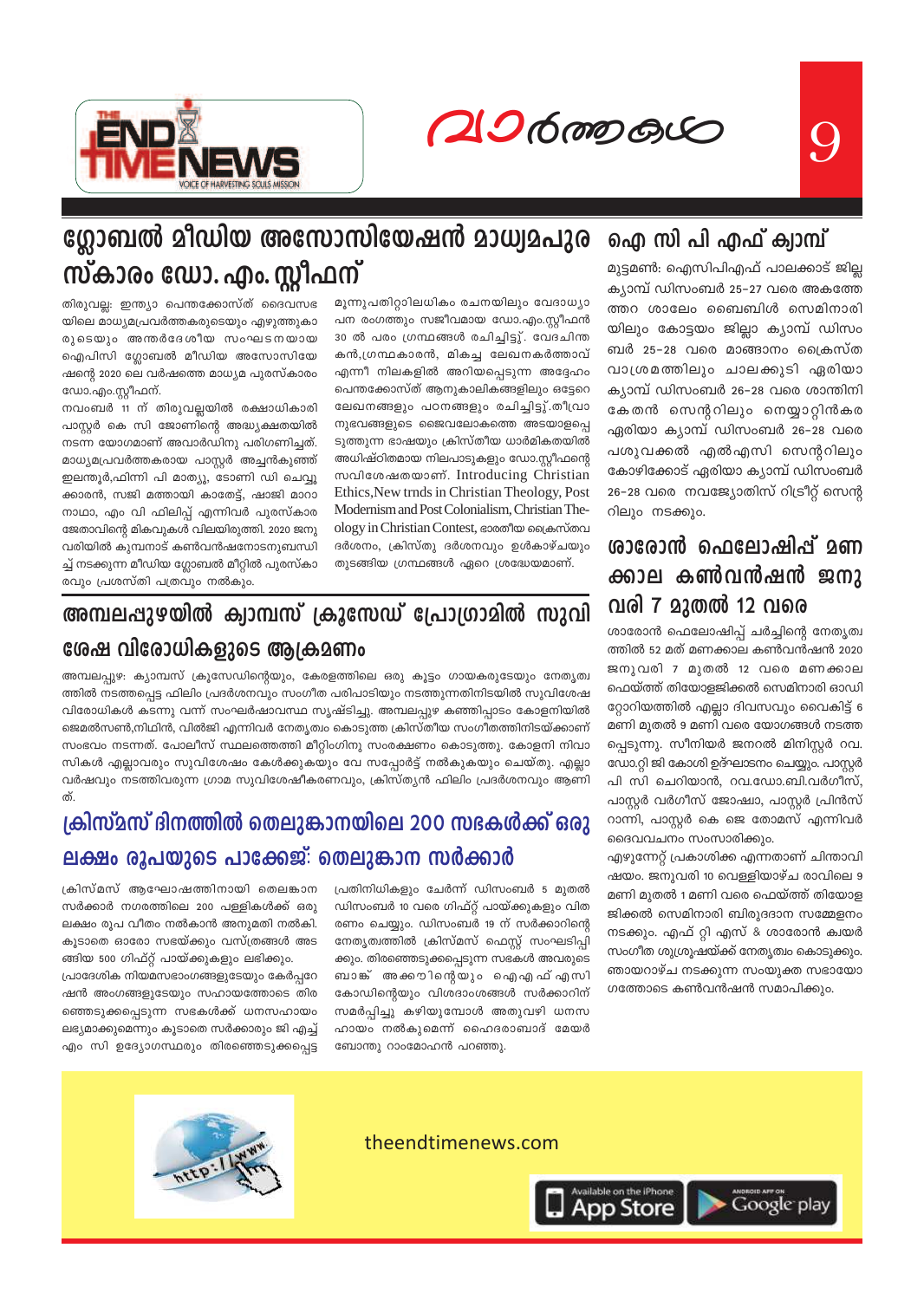



63ന്നാം നൂറ്റാണ്ടിൽ അപ്പോസ്തലന്മാ രുടെ ജീവിത കാലത്ത് സുവിശേഷം ഏഷ്യ, യൂറോപ്പ്, ആഫ്രിക്ക എന്നീ ഭൂഖണ്ഡങ്ങളിലെ ഒട്ടുമിക്ക പ്രദേശങ്ങളിലും എത്തിച്ചേർന്നു. അപ്പോസ്തലന്മാർ നേരിട്ടോ, അവരുടെ ശിഷ്യന്മാർ മുഖാന്തിരമോ ചെയ്ത പ്രവർത്തന ഫലമായാണ് ഇത് സാധിച്ചത്. അന്നുണ്ടായതു പോലെ ഒരു അതിവേഗ സുവിശേഷ വ്യാപനം പിന്നെയുണ്ടായിട്ടില്ല. യേശു നിർദ്ദേശിച്ചതു പോലെ യെരുശലേമിൽ തുടങ്ങി ഭൂലോക ത്തിന്റെ അറ്റത്തോളവും സുവിശേഷം പ്രസം ഗിച്ച് ശിഷ്യന്മന്മാരെ ഉളവാക്കുന്നതിൽ അപ്പോ സ്തലന്മാർ ജാഗരൂകരായിരുന്നു. ശിഷ്യന്മാ രുടെ കൂട്ടം അതാത് സ്ഥലങ്ങളിൽ പ്രത്യേ കാൽ പട്ടണങ്ങളിൽ കൂടി വന്ന് സഭകൾ രൂപീ കൃതമായി. പൊതു ആരാധന സ്ഥലങ്ങൾ ഇല്ലാതിരുന്ന അക്കാലത്ത് അനേകർ തങ്ങ ളുടെ വീടുകൾ ക്രിസ്തീയ കൂടിവരവു കൾക്കായി തുറന്നുകൊടുത്തു. പ്രതികൂല ങ്ങളും ഉപദ്രവങ്ങളും ധാരാളം ഉണ്ടായിരു ന്നിട്ടും ദൈവജനം വിശ്വാസത്തിൽ ഉറച്ചുനി ന്നു.

വിശ്വാസികൾ വിവിധ ജാതിമതസ്ഥ രിൽ നിന്നും വ്യത്യസ്ത ജീവിത നിലവാരങ്ങ ളിൽ നിന്നും ഉള്ളവരായിരുന്നു. ക്രിസ്തുവി ലുള്ള വിശ്വാസത്തിൽ മാത്രമെ അവർക്കു ഐക്യതയുണ്ടായിരുന്നുളളൂ. ഭക്ഷണ കാര്യ

**BOWGGGOOOOOOOO** 

**BONAY GASJOOCJO.** 

ങ്ങളിലോ ജീവിതശൈലികളിലോ, ഭാഷക ളിലോ, വസ്ത്രധാരണത്തിലോ, സംസ്കാര ത്തിലോഒരു ഏകത്വം പുലർത്തിയിരുന്നില്ല. പുലർത്താൻ സാദ്ധ്യമായിരുന്നില്ല, പുലർത്താൻ ഉപദേളിച്ചിരുന്നുമില്ല. സുവി ശേഷം ആദ്യം നൽകപ്പെട്ടത് യെഹൂദന്മാർക്കാ യിരുന്നു. ആദ്യസഭ യെരുശലേമിലേതുമായി രുന്നു. അപ്പോസ്തലന്മാർ എല്ലാം യെഹൂദരാ യിരുന്നു. ഇക്കാരണങ്ങളാൽ യെഹൂദ പള്ളിക ളിലെ ആരാധനാ ശൈലികളും ഭരണസംവിധാ നങ്ങളും ക്രിസ്തീയ സഭ മാതൃകയാക്കിയിരു ന്നു. ഇവയെല്ലാം സാർവ്വലൗകികമായി അംഗീ കരിക്കപ്പെട്ടുമിരുന്നു. ഇതിലുപരി ജാതികളിൽ നിന്ന് വിശ്വസിച്ചവർ ക്രിസ്തുവിൽ വിശ്വസി ക്കുന്നതോടൊപ്പം മോശയുടെ ന്യായപ്രമാണ പ്രകാരമുള്ള എല്ലാ യെഹൂദ ആചാര മര്യാദ കളും പാലിക്കണമെന്നു കടുംപിടുത്ത<mark>ം</mark> സഭ

യിലെ ബഹുഭൂരിപക്ഷത്തിനോ അപ്പോസ്തല ന്മാർക്കോ ഇല്ലായിരുന്നു.

IC

യഹൂദ നിയമങ്ങളിൽ അതിപ്രധാന മായ പരിച്ചേദന ഏൽക്കാതെ തന്നെ മാനസാ ന്തരപ്പെടുന്ന ജാതികളെ ദൈവം കൈക്കൊ ള്ളുന്നു എന്ന വസ്തുത പത്രോസിന് ദൈവം വെളിപ്പെടുത്തിയിട്ടും(അപ്പോ പ്രവൃത്തി10:1, 11:19) മറ്റ് അപ്പോസ്തലന്മാർക്കും മൂപ്പ ന്മാർക്കും അത് ബോദ്ധ്യമായിട്ടും (അപ്പോ പ്രവൃത്തി11:1 -2, 18) പരീശ പക്ഷത്തിൽ നിന്നും വിശ്വസിച്ചു വന്ന യെഹൂദവാദികൾ മോശെ കൽപ്പിച്ച ആചാരം അനുസരിച്ചു പരി ച്ഛേദന ഏൽക്കാഞ്ഞാൽ രക്ഷ പ്രാപിപ്പാൻ കഴികയില്ല എന്നു ഉപദേശിച്ചു. (അപ്പോ പ്രവൃ ത്തി11:1,2 15:4,5)

**OUTED** 11 Enlerop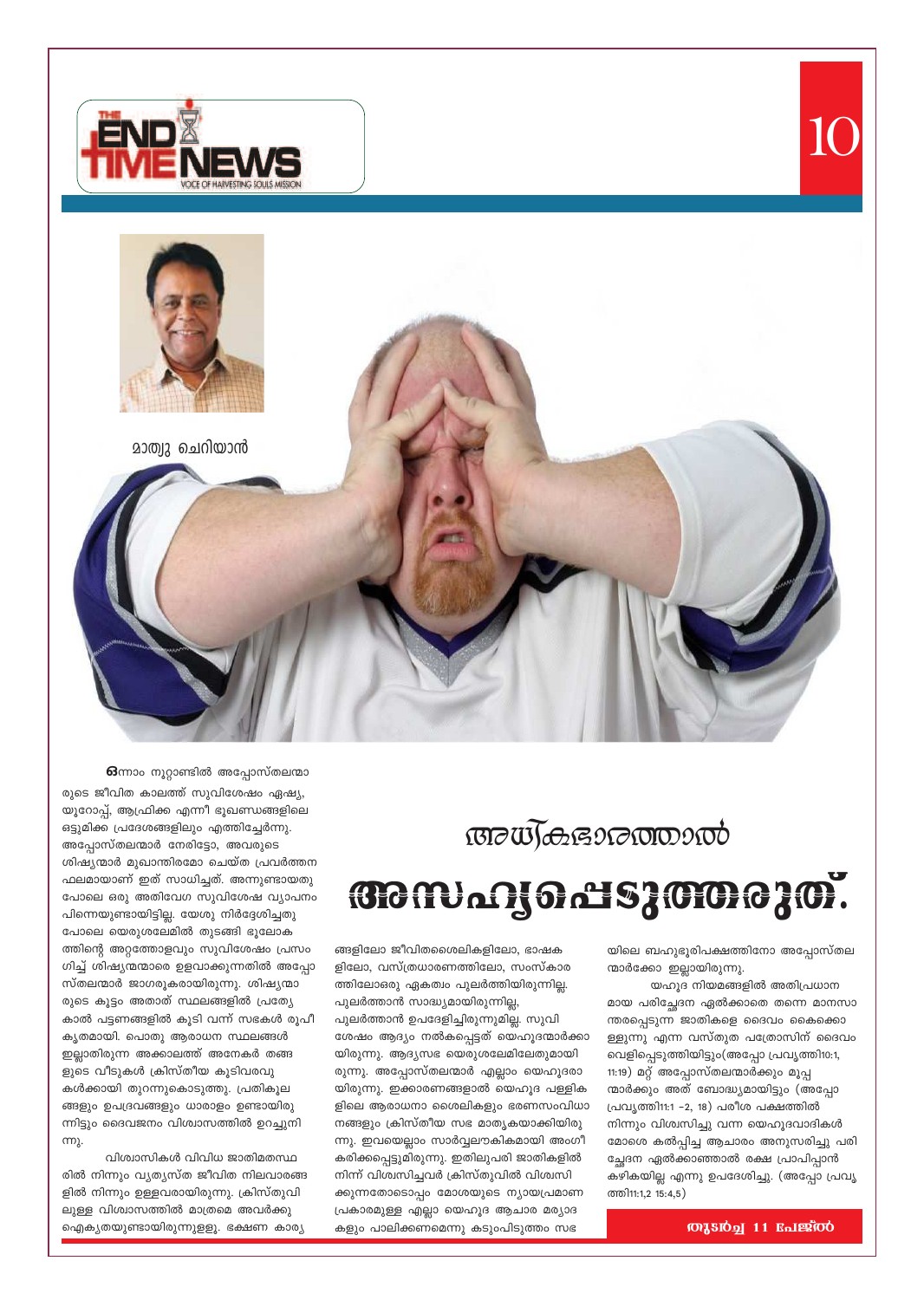

### 10-00 പേജ് തുടർച്ച

ചിതറിപ്പോയ വിശ്വാസികൾ കർത്താ വായ യേശുവിനെക്കുറിച്ചുള്ള സുവിശേഷം അറിയിച്ചതു നിമിത്തം സ്ഥാപിതമായതും പിൽക്കാലത്ത് പൗലോസിനെയും ബർന്നബാ സിനെയും മിഷണറി പ്രവർത്തനത്തിന് അയ ച്ചതും വിജാതീയ സഭകളുടെ മാതാവ് എന്നറി യപ്പെടുന്നതുമായ അന്ത്യൊകൃയിലെ സഭയി ലാണ് പരിച്ഛേദന പ്രശ്നം രൂക്ഷമായത് ( അപ്പോ പ്രവൃത്തി11:19–30, 13:1–3, 15:1–5) ഇത് ഉണ്ടാക്കിയേക്കാവുന്ന പ്രത്യാഘാതത്തിന്റെ തീവ്രത മനസ്സിലാക്കിയ പൗലോസും ബർന്ന ബാസും സഭയിലെ ചിലരും യെരുശലേമിൽ പോയി. അവിടെയുള്ള അപ്പോസ്തലന്മാരും മൂപ്പന്മാരുമായി പ്രശ്നം ചർച്ച ചെയ്തതിന്റെ വിവരണം അപ്പോ പ്രവൃത്തി15 ന്റെ ഒന്നു മുതൽ 19 വരെ വാക്യങ്ങളിൽ കൊടുത്തിട്ടു ള്ളത് മനസ്സിലാക്കിയാൽ പ്രശ്നങ്ങൾ കൈകാര്യം ചെയ്യുന്നതെങ്ങനെയെന്ന്കാണു വാൻ കഴിയും.

പ്രശ്നത്തെ പ്രശ്നമായിത്തന്നെ കാണണം അവഗണിക്കരുത്. എല്ലാവരുടെയും വാദങ്ങൾ ക്ഷമയോടെ കേൾക്കണം. ചില പ്പോൾ അജ്ഞതകൊണ്ടാവും ചിലർ ചില അബദ്ധധാരണകൾ വച്ചു പുലർത്തുന്നത്. കാര്യകാരണസഹിതം അതിന്റെ ദോഷവശ ങ്ങൾ ചൂണ്ടിക്കാട്ടിയാൽ പലരും പിന്തിരിയും. പ്രശ്നങ്ങൾ ഗുരുതരമെങ്കിൽ അവ കൈകാര്യം ചെയ്യാൻ പ്രാപ്തിയും അംഗീകാ രവും, അധികാരവും, ദൈവകൃപയുമുള്ളവ രുടെ അടുക്കൽ കൊണ്ടുവരിക. ജാതികൾ അത്യാവശ്യം അനുഷ്ഠിക്കേണ്ട നിയമങ്ങൾ ഏവയെന്ന് യെരുശലേം കൗണ്ടിസിലിന്റെ സമാപനത്തിൽ അദ്ധ്യക്ഷനായിരുന്ന യാക്കോബ് പറയുന്നതു നോക്കുക. ആക യാൽ ജാതികളിൽ നിന്ന് ദൈവത്തിങ്കലേക്ക് തിരിയുന്നവരെ നാം അസഹ്യപ്പെടുത്താതെ അവർ വിഗ്രഹമാലിനൃങ്ങൾ, പരംസംഗം, ശ്വാസം മുട്ടിച്ചത്തത് രക്തം എന്നിവ വർജ്ജി ച്ചിരിപ്പാൻ നാം അവർക്ക് എഴുതണം എന്ന് ഞാൻ അഭിപ്രായപ്പെടുന്നു. (അപ്പോ പ്രവൃ ത്തി15:19,20)........എന്നല്ലാതെ അധികമായ ഭാരം ഒന്നും നിങ്ങളുടെ മേൽ ചുമത്തരുത് എന്ന് പരിശുദ്ധാത്മാവിനും ഞങ്ങൾക്കും തോന്നിയി രിക്കുന്നു (അപ്പോ പ്രവൃത്തി15:28) അന്ന് പരി ച്ഛേദനാവാദികൾക്കനുകൂലമായ ഒരു തീരുമാ നമാണ് ഉണ്ടായിരുന്നതെങ്കിൽ ക്രിസ്തീയ സഭ യെഹൂദാമതത്തിന്റെ ഒരു ചെറിയ വിഭാഗമായി മാത്രം നിലനിൽക്കുമായിരുന്നു. എന്നാൽ ക്രിസ്തീയ വിശ്വാസം സർവ്വ മനുഷ്യർക്കും ഒരുപോലെ സ്വീകാര്യമാക്കുന്നതിൽ യെരു ശലേം കൗൺസിലിന്റെ തീരുമാനം വഴിതെളി ച്ചു. സ്വാർത്ഥ താത്പര്യങ്ങളോ സ്ഥാനമോഹ ങ്ങളോ തീരുമാനത്തെ സ്വാധീനിക്കരുത് മറിച്ച് സഭയിലെ സമാധാനവും സുവിശേഷത്തിന്റെ അഭിവൃദ്ധിയും ദൈവസഭമഹത്വവുമായിരി ക്കണം ലക്ഷ്യമിടേണ്ടത്.

ഇന്ന് ചിലർ അപ്പോസ്തലന്മാരെ ക്കാളും പരിശുദ്ധാത്മാവിനെക്കാളും ഉന്നത രാണ് തങ്ങൾ എന്ന് തിന്തിക്കുന്നുണ്ട്. അവർ പുതിയ നിയമത്തിൽ അടിസ്ഥാനമില്ലാത്ത ചില ഉപദേശങ്ങൾ സഭയുടെ മേൽ അടിച്ചേൽപ്പി ക്കാൻ ശ്രമിക്കുന്നു. അതിന്റെ ഫലമായി സഭ യിലേക്ക് ജനങ്ങളെ ആകർഷിക്കുന്നതിനു പകരം അവരെ അകറ്റുകയാണ് ചെയ്യുന്നത്. അടിസ്ഥാന വേദോപദേശങ്ങളിലും ആത്മീയ വിഷയങ്ങളിലും മാത്രമെ വിശ്വാസികളുടെ ഇടയിൽ ഐക്യത പുലർത്താൻ പറ്റൂ. മറ്റു ഭൗതിക വിഷയങ്ങൾ, ജീവിത ശൈലി, വസ്ത്രധാരണം, സംസ്കാരം എന്നിവയിൽ സ്ഥലകാല ഭേദമനുസരിച്ചുള്ള വ്യത്യസ്ഥത നിലനിൽക്കുക തന്നെ ചെയ്യും. അതിനെ എതിർക്കുന്നതിനു പകരം ഉൾക്കൊള്ളുക യാണ് കരണീയം.

ക്രിസ്തീയ വിശ്വാസത്തിന് ദോഷകരമ ല്ലാത്തതും എന്നാൽ ചിലർക്ക് അതൃപ്തി യുള്ളതുമായ കാര്യങ്ങൾ ഒഴിവാക്കുകയോ, അടിച്ചേൽപിക്കുകയോ ചെയ്യാതെ, അവരവ രുടെ സ്വാതന്ത്ര്യത്തിന് വിടുക. പരിച്ഛേദന അതിൽ തന്നെ ദോഷമല്ല. അത് ഏൽക്കാൻ താത്പര്യമുള്ളവർ ഏൽക്കട്ടെ. പക്ഷെ അത് എല്ലാവരും ഏൽക്കണമെന്ന് നിർബന്ധിക്കരു ത്. വിജാതീയരിൽ നിന്നുള്ള വിശ്വാസികൾ പരിച്ഛേദന ഏൽക്കേണ്ടതില്ലെന്ന് ശക്തി യുക്തം വാദിച്ച പൗലോസ് തിമോഥെയോ സിനെ പരിച്ഛേദന കഴിപ്പിച്ച് (അപ്പോ പ്രവ്യ ത്തി16:3) ഇത് സുവിശേഷത്തിന്റെ വ്യാപന ത്തിന് പ്രയോജനപ്പെടും എന്നതിനാലാണ് ചെയ്തത്. ദോഷമല്ലാത്ത ഒരു കാര്യം ചെയ്താൽ ഏറെ ഗുണമുണ്ടാകുമെങ്കിൽ എന്തുകൊണ്ട് ചെയ്ത് കൂടാ? എന്നാൽ ദോഷമില്ലാത്ത കാര്യമാണെങ്കിലും അത് ചെയ്താൽ ഗുണത്തെക്കാളേറെ ദോഷമാണ് ഫലമെങ്കിൽ ചെയ്യാതിരിക്കുന്നതാണ് നല്ലത്.

ഒരു ചെറിയ പ്രദേശത്ത് മാത്രം ജീവി ക്കുകയും അതാണ് മുഴുവൻ ഭൂലോകവും എന്ന് കരുതുകയും ചെയ്യുന്നവർക്ക് അവ രുടെ അറിവിനും പരിചയത്തിനും വ്യത്യസ്ത മായി എന്തെങ്കിലും കണ്ടാൽ ഉൽക്കൊള്ളാൻ ബുദ്ധിമുട്ടാണ്. ചെരിപ്പ് ഇടുന്നതുപോലും അനാത്മീയവുമായി കരുതിയവർ ഉണ്ട്. കേരള ത്തിൽ ഒരു പക്ഷേ ചെരിപ്പിടാതെ കഴിയാമായി രിക്കും. എന്നാൽ ശൈത്യമേഖലയിൽ അത് സാദ്ധ്യമല്ലല്ലോ. അത് മനസ്സിലാക്കിയാൽ പ്രശ്നം തീരും. ഇതേ മനോഭാവം പാന്റ്സിടു ന്നതിനോടും ചുരിദാർ ധരിക്കുന്നതിനോടും മരുന്ന് എടുക്കുന്നതിനോടും റേഡിയോ, ടെലി വിഷൻ മൊബൈൽ ഫോൺ തുടങ്ങിയവ ഉപ യോഗിക്കുന്നതിനോടും വച്ചു പുലർത്തിയ പലരും പിൽക്കാലത്ത് ഇവയുടെയെല്ലാം ഉപ യോക്താക്കളായി മാറിയത് ഒരു നഗ്നസത്യം മാത്രം. വേണ്ടാത്തവർ വർജ്ജിക്കുക. വേണ്ട വർ ഉപയോഗിക്കുക. ഏതൊരു വസ്തുവും ഉപയോഗിക്കാം അതുപോലെ തന്നെ അവയെ ദുരുപയോഗവും ചെയ്യാം. അതിനാൽ ഇവയെ

കൂടാതെ ജീവിതം ബുദ്ധിമുട്ടാകയാൽ ആത്മീ യജീവിത്തതിന് കോട്ടവും അന്യന് ഇടർച്ചയും ഉണ്ടാകാത്ത വിധത്തിൽ എല്ലാ വസ്തുവും കൈകാര്യം ചെയ്യാനുള്ള പരിജ്ഞാനം ആണ് വേണ്ടത്. ഇവയൊക്കെ ഉപയോഗിക്കുന്നവർ അനാത്മീയരും ഉപയോഗിക്കാത്തവർ ആത്മീ യരുമാണെന്ന ധാരണ ഉപേക്ഷിക്കണം. ഇവയെ എല്ലാ വലിയ ഉപദേശ വിഷയം പോലെ അവതരിപ്പിച്ചു. വിശ്വാസിയെ അസ ഹ്യപ്പെടുത്താതെ എല്ലാറ്റിന്റെയും നല്ലതും പ്രയോജനമുള്ളതുമായ വശം ഉൾക്കൊണ്ട് കൊണ്ട് വിജയകരമായ ക്രിസ്തീയ ജീവിതം നയിപ്പാൻ എല്ലാവരും പ്രത്യേകാൽ നേതാ ക്കളും ശ്രമിക്കണം.

തിന്നുന്നവൻ തിന്നാത്തവനെ ധിക്കരി ക്കരുത്; തിന്നാത്തവൻ തിന്നുന്നവനെ വിധിക്ക രുത്(റോമർ14:2) ഭക്ഷണം നിമിത്തം ദൈവ നിർമ്മാണത്തെ അഴിക്കരുത്. എല്ലാം ശുദ്ധം തന്നെ; എങ്കിലും ഇടർച്ച വരുത്തുമാറ് തിന്നുന്ന മനുഷ്യന് അത് ദോഷമത്രെ(റോ മർ14:20) നോക്കുക....കൊലോസ്യർ2:20-23, തിമോ4:1-6, റോമർ2:25-29) .......ക്രിസ്തു ദൈവ ത്തിന്റെ മഹത്വത്തിനായി നിങ്ങളെ കൈകൊ ണ്ടതുപോലെ നിങ്ങളും അന്യോന്യം കൈക്കൊൾവിൻ(റോമർ15:7).

# **Property for IMMEDIATE** sale at Kozhuvalloor, **Chengannur!**

House plot (30 cents) for sale in Kozhuvalloor, 10 minutes' drive (7 kilometers) from Chengannurtown. Original land with well water, that never runs dry even in summer. Frontage (30 ft.) Panchayath Road. No flood area. Suitable for residential and business needs. Very close to all amenities including schools, colleges, professional colleges, banks, temples, churches, government offices etc. Property of Pastor's family. Anyone interested, please contact Mr. A J John at +91 9745862898 or 04722898033. **Email** – maanueljoseph @gmail.com.

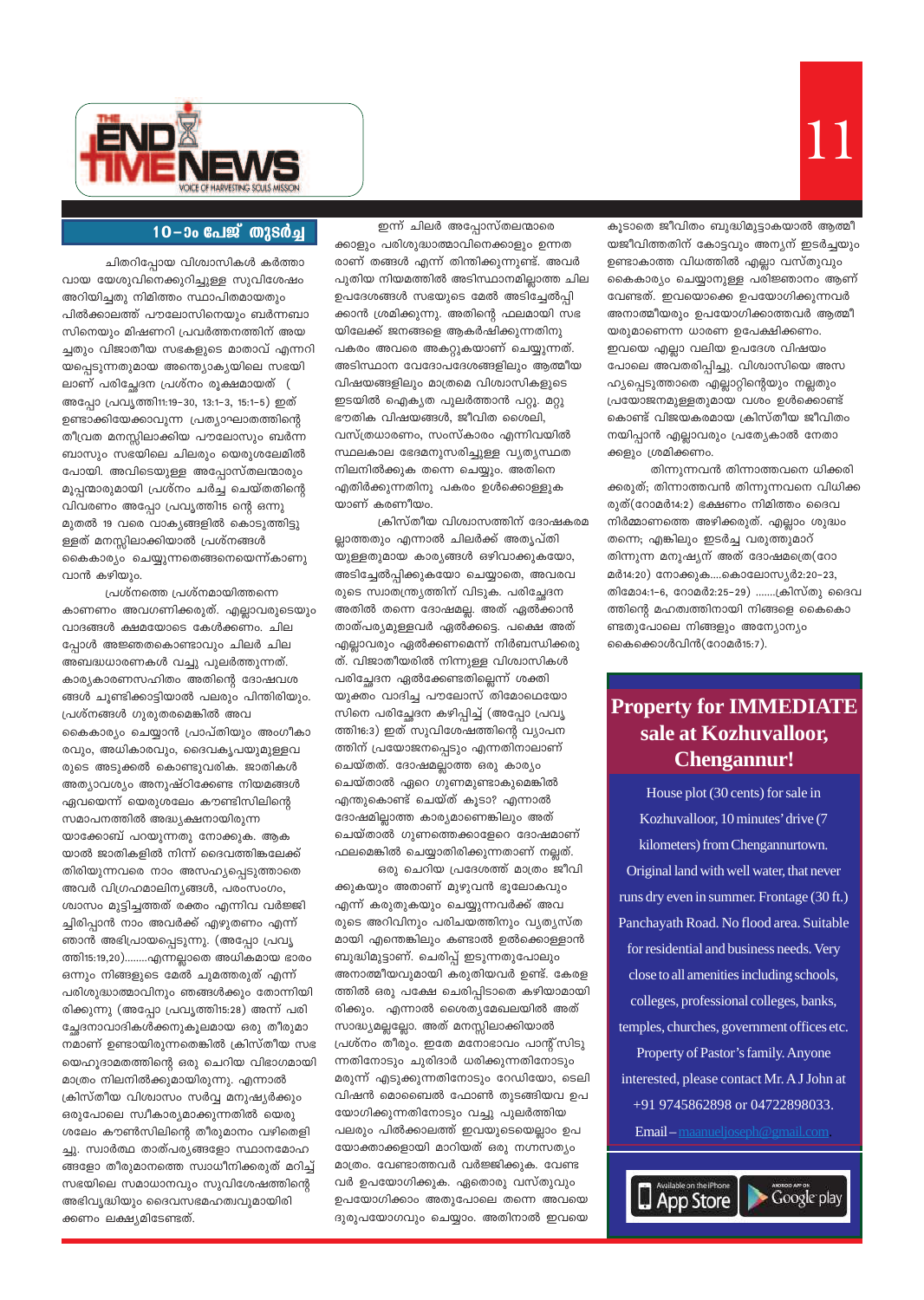



# ചർച്ച് ആക്ടിനായുള്ള ഹർജി സുപ്രീം BLANKET DRIVE- $2019$  ന് അനുഗ്രഹീത കോടതി തള്ളി

### തുടക്കം.

നോർത്ത് ഇന്ത്യയിലെ ജീവകാരുണ്യ പ്രവർത്ത നങ്ങൾ മുൻനിർത്തി ആരംഭിച്ച 'ഡ്രോപ്സ് ഓഫ് മേഴ്സി' കൂട്ടായ്മയുടെ രാം ഘട്ട പ്രവർത്ത നമായ BLANKET DRIVE-2019 ന് തുടക്കമാ യി. കഴിഞ്ഞ ദിവസം ഹരിയാനയിലെ ഫരീദാ ബാദിൽ നടന്ന പ്രത്യേക ചടങ്ങിൽ പ്രമുഖ വേദ അദ്ധ്യാപകനും ഐപിസി നോർത്തേൺ റീജി യൻ വൈസ് പ്രസിഡന്റുമായ ഡോ.ലാജി പോൾ ഉദ്ഘാടനം ചെയ്തു. ഈ വർഷം ജൂണിൽ അദ്ധ്യായന വർഷത്തിലേയ്ക്ക് പ്രവേശിച്ച ഡൽഹിയിലും പരിസരപ്രദേശങ്ങളിലും ഹരിയാ നയിലും നേപ്പാളിലും ഏറ്റവും പിന്നോക്കമായ ചേരിപ്രദേശങ്ങളിൽ താമസിക്കുന്ന 100 സ്കൂൾ വിദ്യാർത്ഥികൾക്ക് ആവശ്യമായ സ്കൂൾ കിറ്റ് വിതരണത്തോടെയാണ് 'ഡ്രോപ്സ് ഓഫ് മേഴ്സി' എന്ന കുട്ടായ്മ രാജ്യതലസ്ഥാനത്ത് തുടക്കം കൂറിച്ചത്. ക്രൈസ്തവ മാധ്യമ സാമൂ ഹിക പ്രവർത്തകരായ നോബിൾ സാം, അനീഷ് വലിയപറമ്പിൽ എന്നിവരാണ് ഈ പ്രവർത്തന ങ്ങൾക്ക് നേതൃത്വം നൽകുന്നത്.

#### മാക്കി.

ഗൂഢല്ലൂർ എം ജെ ചെറി യാനും മറ്റ് 3 പേരും നൽകിയ റിട്ട് ഹർജിയാണ് തള്ളിയത്. 2009 ൽ ജസ്റ്റീസ് വി ആർ കൃഷ്ണയ്യരാണ് ചർച്ച് ആക്ടിന് രൂപം നൽകിയത്. ഇടവക അംഗ ങ്ങൾ യോഗം ചേർന്ന് തിര ഞ്ഞെയുക്കുന്നവർ സഭ യുടെ ത്രിതല ട്രസ്റ്റുകളെ ഭരിക്കുന്ന സംവിധാനമാണ്

ചർച്ച് ആക്ടിലൂടെ ലക്ഷ്യം ഇട്ടിരുന്നത്. എന്നാൽ ഇത് നടപ്പിലാക്കുന്നതിനെതിരേ കെ സി ബി സി ശക്തമായി എതിർത്തിരുന്നു. പല സംസ്ഥാനങ്ങ ളിലും ചർച്ച് ആക്ട് നിവലുങ്കിെലും കേരള ത്തിൽ ഇല്ലെന്ന് ഹർജിക്കാർ ചൂിക്കാട്ടി. കേര ളതത്ിൽ ചർച്ച് ആക്ട് പാസാക്കണമെന്ന് ആവ ശ്യപ്പെട്ടപ്പോൾ അത് കേന്ദ്രത്തിന്റെ ഉത്തരവാദി ത്വമാണെന്ന് പറഞ്ഞ് സർക്കാർ ഒഴിഞ്ഞു. ഈ സാഹചര്യത്തിലാണ് റിട്ട് ഹർജി ഫയൽ ചെയ്ത തെന്ന് ഹർജിക്കാർ വ്യക്തമാക്കി.



ന്യൂഡൽഹി: ദേശീയ തലത്തിൽ ചർച്ച് ആക്ട് കൊുവരുവാൻ കേന്ദ്ര സർക്കാറിനോട് നിർദ്ദേ ശിക്കണമെന്ന് ആവശ്യപ്പെട്ട് നൽകിയ ഹർജി സുപ്രീംകോടതി തള്ളി. ജസ്ക്കീസുമാരായ റോഹി ങ്ടൻ നരിമാൻ, എസ് രവീന്ദ്ര ഭട്ട് എന്നിവർ അട ങ്ങിയ ബെഞ്ചാണ് ഹർജി തള്ളിയത്. വിവിധ സംസ്ഥാനങ്ങളിൽ ചർച്ച് ആക്ട് നിലവിലു ന്നെും ദേശീയ തലത്തിൽ ചർച്ച് ആക്ട് ആവ ശ്യമില്ലെന്നും,നിയമം നിർമ്മിക്കാൻ സർക്കാറി നോട് നിർദ്ദേശിക്കാനാവില്ലെന്നും കോടതി വ്യക്ത